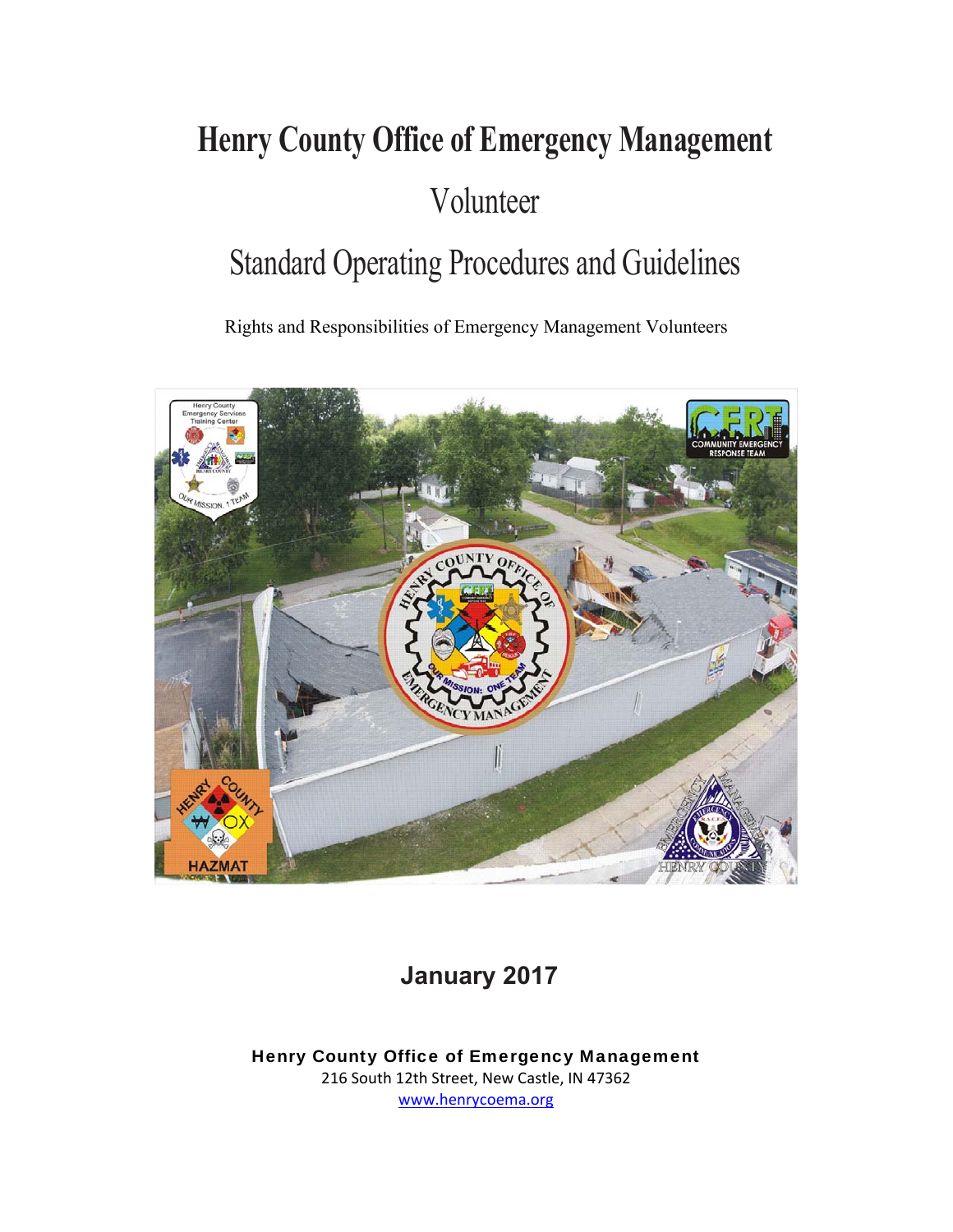This Page Intentionally Left Blank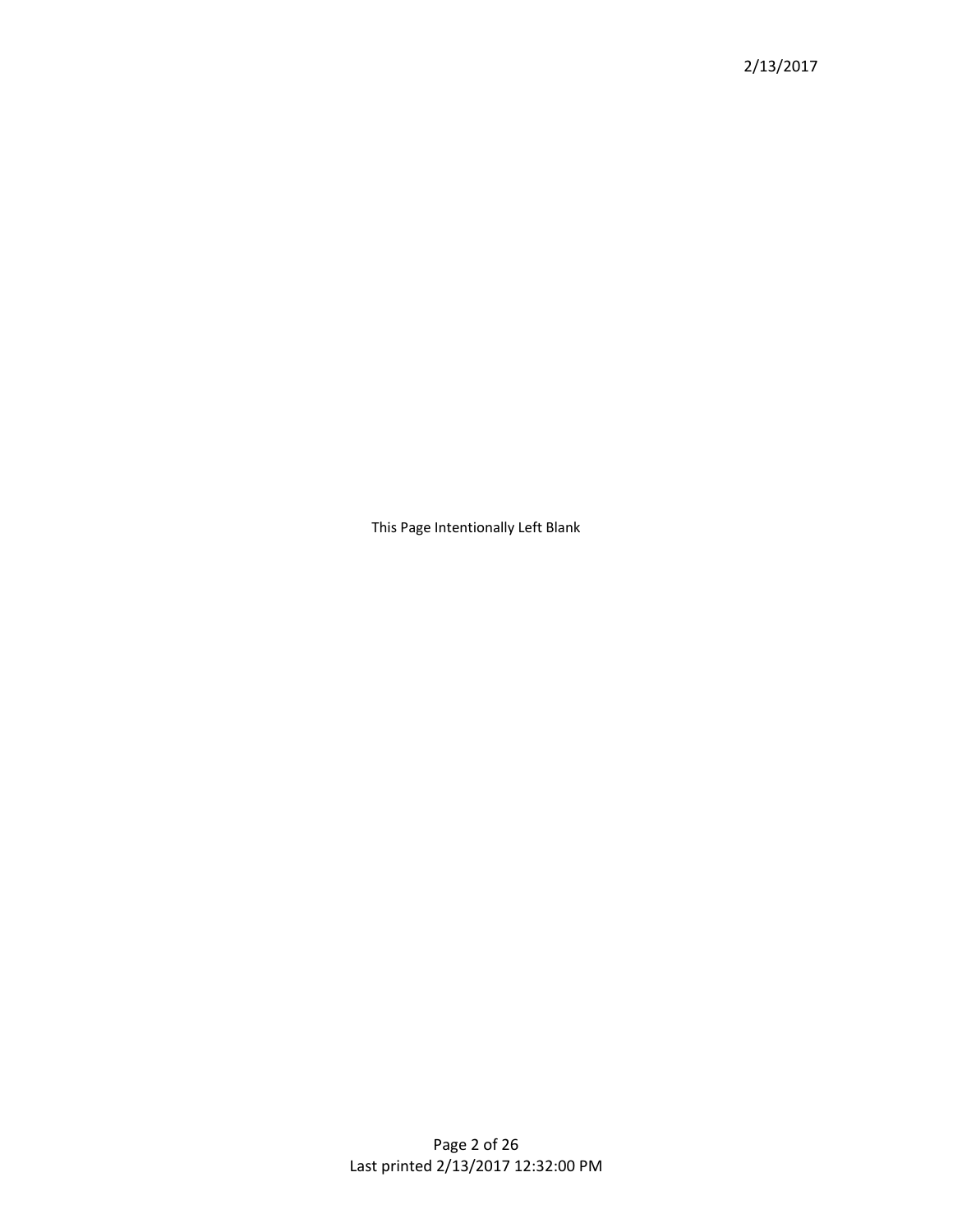IMPORTANT: This manual is intended to summarize the general rights and responsibilities of nonpaid volunteers registered as emergency workers. It is only a digest and may require reference to the full text for a more detailed interpretation. Copies of the reference material listed below are available at the Henry County Office of Emergency Management.

# **INDEX**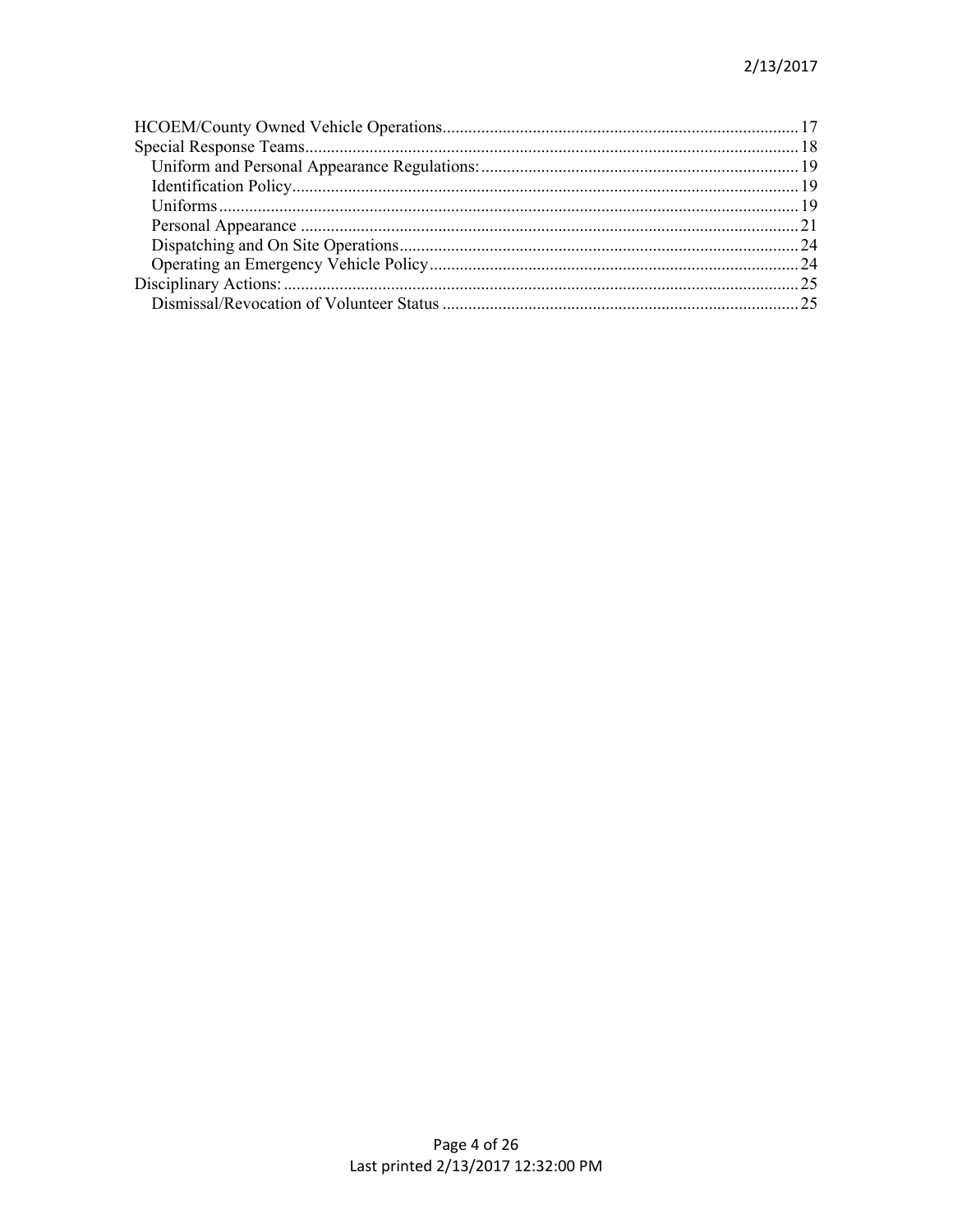

**Henry County Office of Emergency Management** ENERGENCY OPERATIONS CENTER, 216 South 12th Street, New Castle IN 47362<br>ENERGENCY OPERATIONS CENTER, 216 South 12th Street, New Castle IN 47362<br>Phone: (765) 521-0582 - Fax: (765) 521-3657 - Email: ema@emgsvcs.net<br>24 hour p



# **Emergency Management Volunteer Policy**

# **Standard Operation Procedures (SOP)**

Within this document the terms EMA, Department, Office, HCOEM all refer to the Henry County Office of Emergency Management.

This manual has been created to provide guidelines for all rostered volunteers of the Henry County Office of Emergency Management. Henry County at its option, may change, delete, suspend or discontinue parts or the policy in its entirety at any time without prior notice. In the event of a policy change all volunteers will be notified by their contact method.

The directives of the manual are as follows:

- 1. To set policy
- 2. Set ground rules for procedure
- 3. To assure directives for general operations

All standards and guidelines are written to be in compliance with the United States Federal Code, the Indiana Code, and the United States Office of Management and Personnel Standards so as to be in compliance for federal and state fiscal reimbursement.

These policies and procedures are available to all documented members of the Henry County Office of Emergency Management upon request.

**Purpose**: This manual outlines the rights and responsibilities of active volunteers of the various teams supported by the Henry County Office of Emergency Management (the Department). This manual is intended to clarify the relationship between the Department and our valued citizen volunteers to our mutual benefit and in the interest of our public safety mission.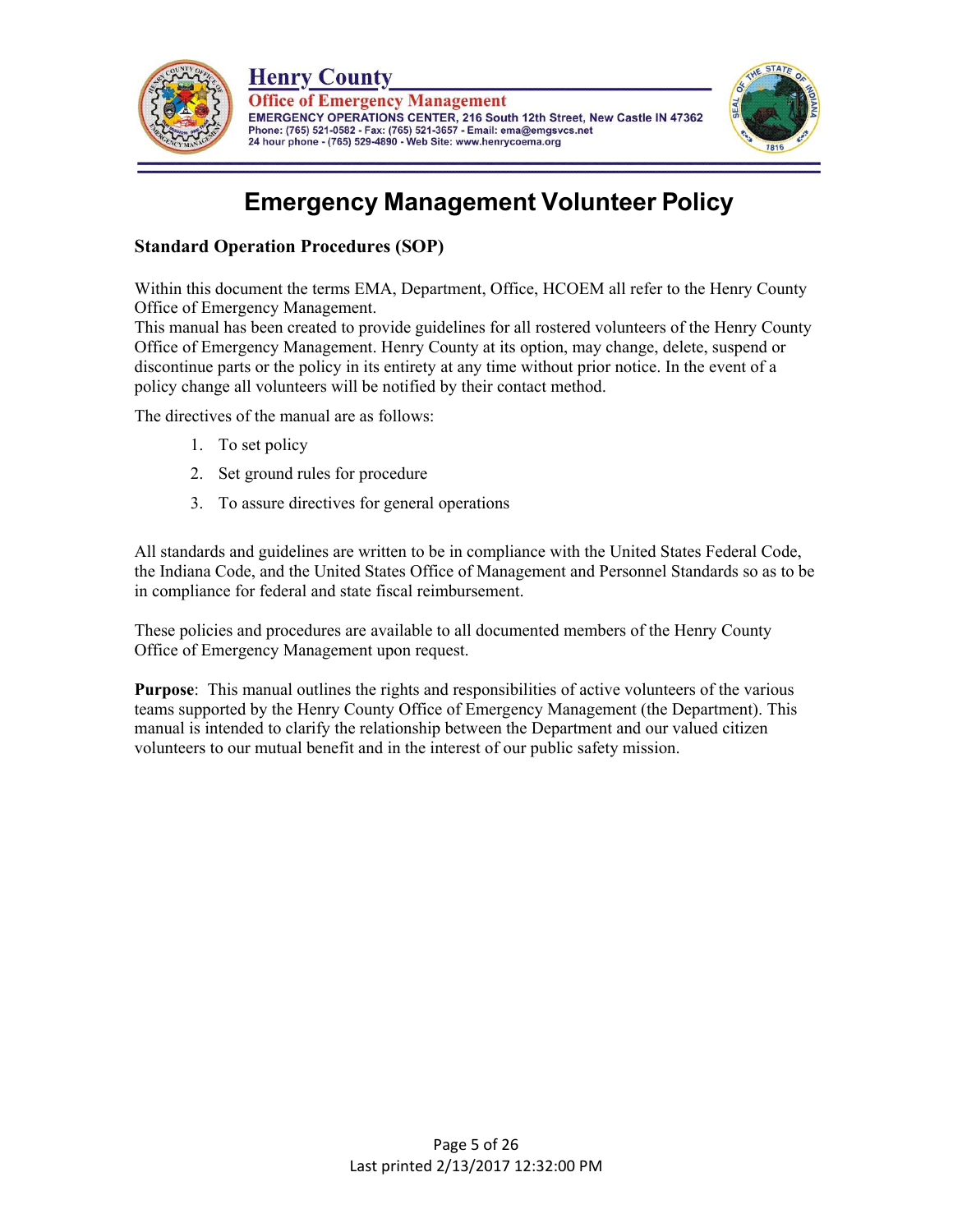# **Welcome**: *The Henry County Office of Emergency Management welcomes all volunteers*. Each volunteer opportunity is a big job and an important one for all of us who serve or live within Henry County. We are thrilled and thankful that many talented individuals have chosen to be a part of the volunteer cadre.

All volunteers are special, the time offered is a gift to our community. They bring unique talents, skills and energies into our disaster preparedness and emergency response programs. Helping them become a successful volunteer is the purpose of this handbook. It is important that their volunteer time with us be pleasant, productive, and personally satisfying.



# **Volunteer Policies:**

Regardless of the specific role performed during a volunteer's experience, there are rules, policies, regulations, procedures, and expectations that will govern their service. This is only a summary. *This guide is based on official county policies and elements of the law that may require additional interpretation in their original context*.

# **Non-Discrimination:**

Volunteers shall be recruited without regard to any individual's sex, race, color, religion, national origin, age, marital status, medical condition, disability, or any other basis prohibited by local, State or Federal law. The Department will provide reasonable accommodation to qualified volunteers. Volunteers needing mobility or other accommodation must make these accommodation requests clear prior to their volunteer assignment. The Department reserves the right to limit its use of volunteers, adjust the hours of any volunteer or to otherwise adjust services as it deems fit in order to achieve its public purpose and policy safely and effectively.

**Potentially Hazardous Activity**: Participation in emergency operations is a non-traditional volunteer enterprise. Although the exposure to unnecessary risk will be avoided or mitigated whenever possible, some emergency response and recovery activities are inherently dangerous. In addition, exposure of the volunteer to images and accounts of loss and trauma, and the other conditions typical to emergency operations, should be expected.

**Special Indemnification During Active Service**: Volunteers are entitled to certain protections while engaged in authorized volunteer service. The purpose of this safeguard is to encourage volunteer service on behalf of the county without fear of personal liability. The Henry County Office of Emergency Management will make every reasonable effort to support and protect our volunteers in return for the valuable time and expertise they provide which is so important to the success of the program and our public safety mission.

While engaged in emergency operations as a Registered Emergency Worker (including authorized training) Indiana State Law gives them certain rights. These include supplemental coverage of medical expenses for on-the-job injuries, replacement of lost or damaged personal property directly related to the volunteer activity, reimbursement for necessary fuel costs and tolls, and other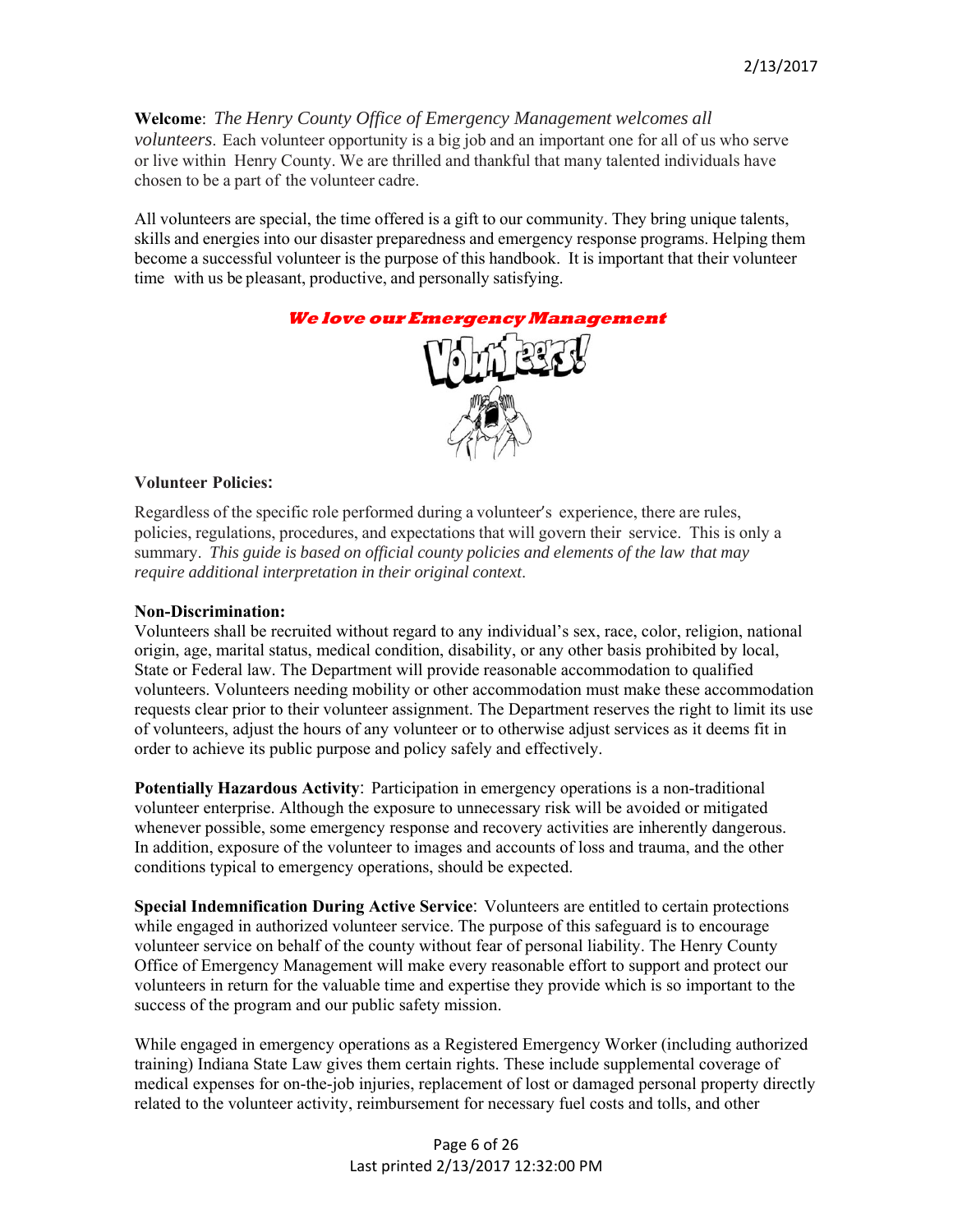compensation related to an in-service mishap. Coverage does not, however, cover acts of gross misconduct or negligence.

They *may* also be eligible for "defense" (indemnification and hold harmless) under the provisions under County Policy. A Documented Volunteer means they are considered by the policy as a "quasi-employee", with temporary rights and authority relevant to specific volunteer duties even though they do not receive wages. Eligibility for defense means they must be acting in good faith in the conduct of the lawful business of the County under the direction and control of the Henry County Office of Emergency Management.

# **Volunteer Application Process:**

- New applicants will complete an application for membership.
- The Emergency Management office shall complete a security/background and traffic check of the individual through a NCIC. Including check through the Henry County Sheriff's Department and local Police Department(s).
- The Director or designee shall do a background check using personal references including employers.
- Application Review Board consisting of the Director, Deputy Director and those assigned by the Director to assist will review open applications as needed.
- The Director has final approval for all appointments.

**Registration as a Volunteer:** Registration and acceptance with the Department is a prerequisite for protection. All volunteers are required to be registered with the Department before they start volunteering. The registration process includes filling out a Volunteer Application and familiarization with the policies outlined in this handbook. Important guidance for volunteer activity is found in Indiana Code: IC 10-14-3-15 (Governmental functions; liability; emergency management workers). Each volunteer will be provided with a copy of the 10-14-3-15 and will receive orientation to the contents as they relate to volunteer activity. Volunteer candidates may also find a copy of Indiana Code Tile 10-14-3-15 in the Library of our web site (www.henrycoema.org).

**Background Check**: Volunteers may be asked to submit to a criminal history check (applicable to those working with at-risk population groups, or who may have access to sensitive information or restricted facilities). Disqualification for volunteer service based on the results of the background criminal history check is the responsibility of the Department authorized official.

**Period of Service**: Emergency workers are considered on duty (in service) when they are actively involved in a mission or training event authorized by the state Emergency Management Division (indicated by the issuance of a mission number) or other officially recognized business of the Department; and that activity is properly documented.

While engaged in eligible mission-related activity as an emergency worker (under the aegis of a state EMD mission number), they are entitled to the benefits and provisions of the law for the time and distance to travel to the duty station, performance of volunteer services, and reasonable time to return to their point of origin (portal to portal).

**Emergency Worker Classification**: Once registered as a volunteer, you will receive a classification (general assignment) consistent with the scope of your volunteer responsibilities. Emergency worker classes used in this program are: Administration, Communications, General,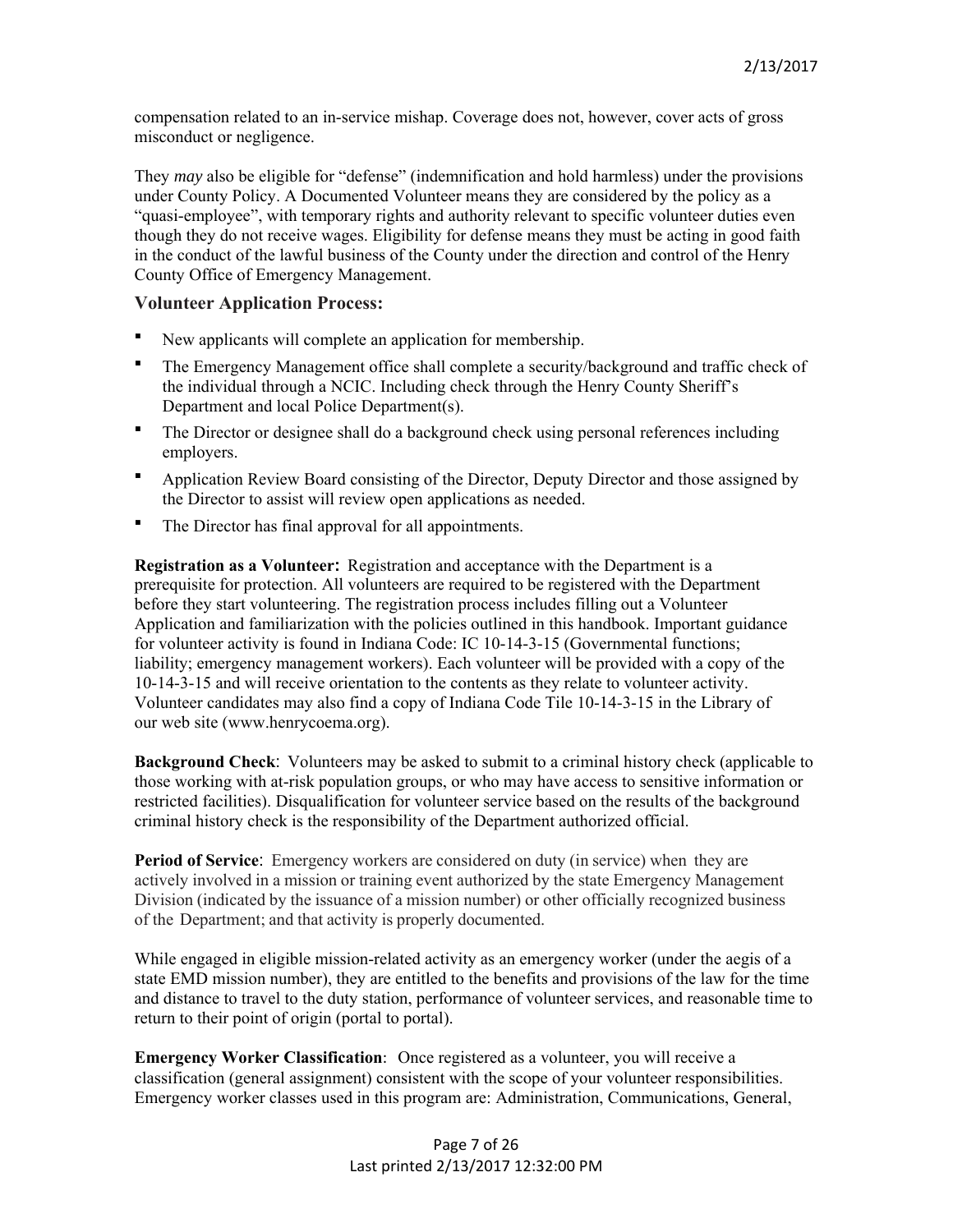and Public Education. They may be given more than one classification in the event the assignment is diversified. (There are special sets of additional qualifications for Hazardous Materials Team, Search and Rescue and RACES emergency workers as required by their SOP's).

**Emergency Manager is The Authorized Official**: The Emergency Management Program Manger is the authorized official for registering emergency workers and ensuring certain workers meet basic qualifications as stated in this SOP. The authorized official may at his or her discretion impose more extensive and detailed criteria than specified in the rules.

**Attendance:** Once volunteer candidates are placed in a volunteer position, they become an important part of the team. Regular attendance at training, community service projects, and emergency activations are an expectation. If anyone wishes to cease being a volunteer at any time, they should notify the Director so that they can process their departure appropriately. They will be required to surrender their identification card and any Department or team property in their possession at that time.

# **Monthly Meetings**

Monthly scheduled meetings are mandatory unless excused. Written request (includes text messages and emails) to excuse an absence should be submitted (24) hours prior to the scheduled meeting. Unexcused absences from training are grounds for suspension and/or dismissal from the agency.

**Training, Drills and Exercises:** Volunteers will be periodically required to participate in training courses, procedure drills, and emergency response and recovery exercises. These are intended to help maintain proficiency or to develop new skills. Active involvement in training is an expectation, and has a bearing on volunteer status.

**Volunteer Time Sheets:** The Department maintains time sheets for each emergency worker and or ICS 204, 211. It is critical that volunteers locate the time sheet (check in) at each volunteer location and sign in so that a record of service is maintained. Check in is a part of eligibility for protection under the law. Volunteers will be considered "checked in" if they report to the Emergency Operations Center, Net Control Station, Rally Point or other authorized Check in Station and enter their time and activities in a unit log or otherwise document activities in the records of the Department. These records will prove to be a valuable resource during incidents of grants that allow for a SOFT match.

**Personnel File and Training Records:** The Department will maintain a file on each emergency worker that contains the volunteer application, training certificates, and any other documentation of volunteer activities. The results of a background check, if any, will not be included in the file and will be retained by the Sheriff's Office. Volunteers may review the contents of their personnel file at any reasonable time by contacting the Director, Deputy Director or a team Captain.

**Safety:** It is the duty of documented volunteers to observe safe practices in all activities related to their volunteer service. Any volunteer that identifies an unsafe act by another volunteer or staff member has the authority to bring it to their attention. Unsafe/dangerous acts should ne addressed with your unit leader.

**Report Accidents and Incidents:** Documented volunteers have a duty to immediately report any accident or incident which a reasonable person would expect to result in the eventual filing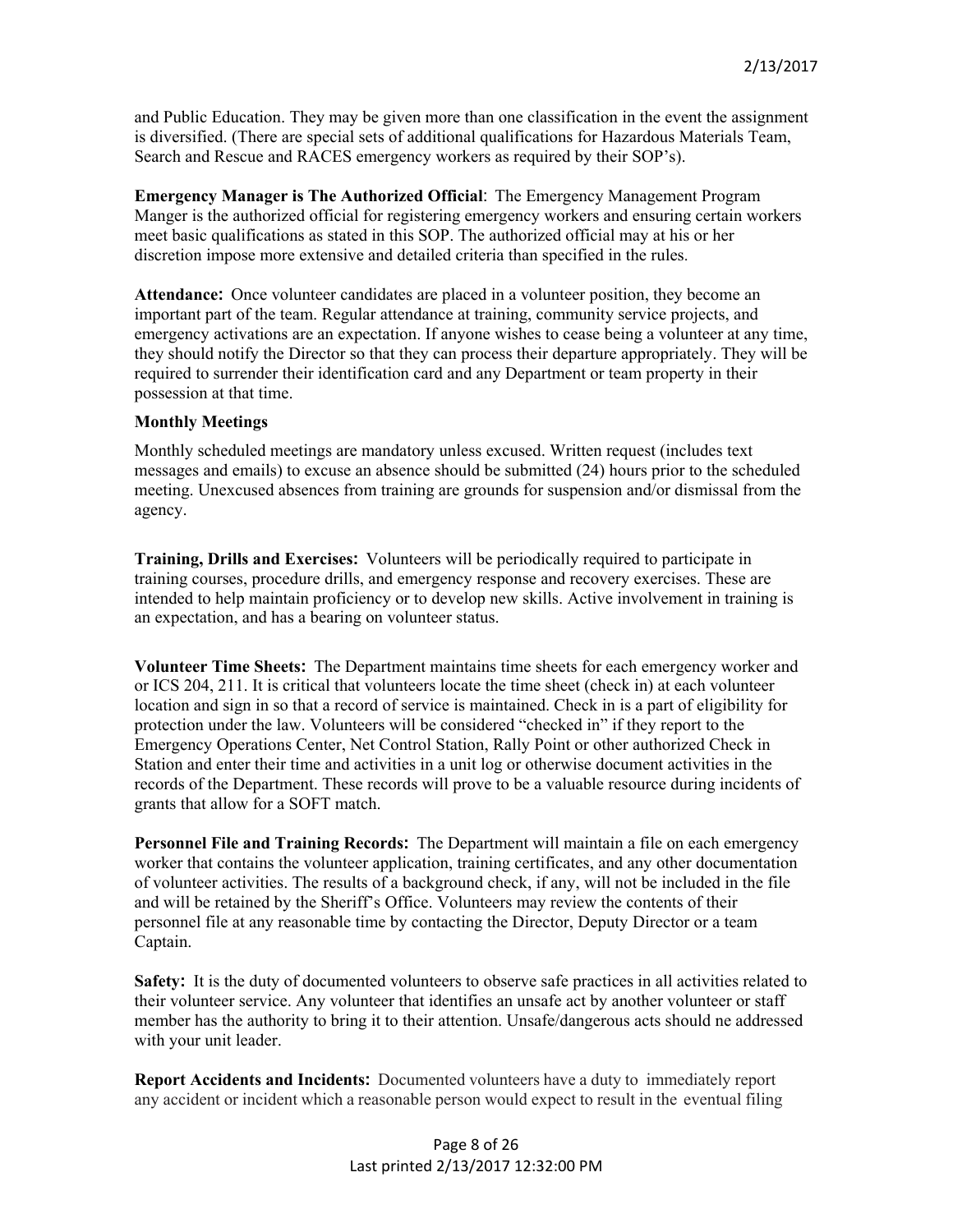of a claim or suit.

**Personal Transportation:** Volunteers are responsible for securing their own transportation to and from their volunteer assignment. (They should consult a tax advisor regarding possible deduction of volunteer mileage.) On occasion, volunteers may be authorized to use County licensed vehicles. In this case they will comply with County policy for the use of such equipment (including completion of a provided standardized course in driver safety, and possession of a valid driver's license in good standing).

**Professional Conduct Expected:** The Department's policy on anti-harassment stipulates that all volunteers are expected to accomplish their work or service in a professional and business-like manner. Volunteers are expected to treat each other with respect and common dignity. Harassment includes unsolicited remarks, gestures, or physical contact; displays or circulation of written materials or pictures derogatory to either gender, racial, ethnic, or religious groups or individuals; or basing personnel decisions on a volunteer's response to sexually-oriented requests.

**Sexual Harassment:** Sexual harassment is unwanted, unwelcome sexual advances, requests for sexual favors, and other verbal or physical conduct which has the effect of creating an offensive, intimidating, degrading or hostile work environment, or adversely interferes with or affects a volunteer's work performance. Sexual harassment is improper and illegal, and is grounds for immediate dismissal. Sexual harassment shall be reported to your supervisor. Henry County's sexual harassment policy will be enforced.

**Workplace Violence:** The Office will not tolerate acts of violence committed by regular employees, hourly workers, or volunteers while on Office property or while performing Office business at other locations. Any unlawful act of violence committed by employees, volunteers, members of the public, or others while on Office property or while using

Office facilities or equipment will be prosecuted as appropriate. Violent actions or threats committed by employees or volunteers will not be tolerated or ignored.

Definition of Violence (Prohibited Behavior):

- Is physically assaultive
- Consists of communicated or reasonable perceived threat to harm another individual or in any way endangers the safety of an employee/volunteer;
- Would be interpreted by a reasonable person as carrying potential for physical harm to an individual;
- Is behavior, or action, that a reasonable person would perceive as menacing;
- Involves carrying or displaying weapons, destroying property, or throwing objects in a manner reasonably perceived as threatening; or
- Consists of a communicated or reasonable perceived threat to destroy property.

**Firearm Policy:** Henry County Office of Emergency Management recognizes the need for an armed security force when needed. However, we identify this primarily as the responsibility of local law enforcement agencies. Volunteers may carry weapons while involved in Department activities with Director approval in accordance with the Commissioners 2016 policy. Possession of a firearm while engaged in any official volunteer activity including sanctioned meetings, training or emergency operations is restricted to only those meeting the training and qualification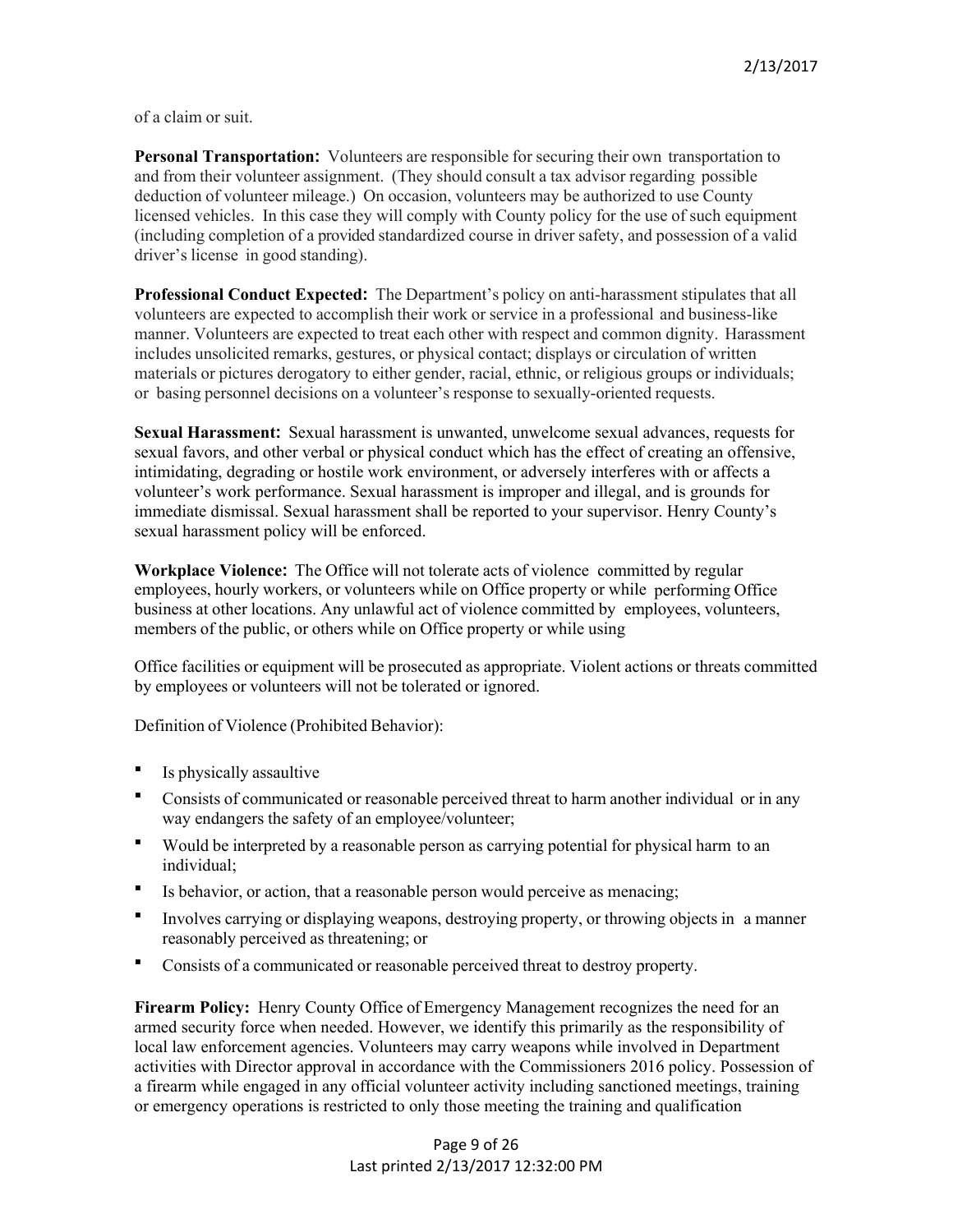requirements listed below. Training: must attend and pass an approved 40-hour pre-basic Qualification: Attend and qualify twice annually with the Sheriff's Office fire arms instructor.

Volunteers that have not met the training and qualification requirements to carry a weapon while involved in Emergency Management operations may lose their volunteer status. Firearms may be secured either in a provided storage area or in your POV while in the EOC. Personnel who fulfill law enforcement duties may be called upon to assist with some situations. If law enforcement resources are requested by Emergency Management, those personnel will act as representatives of their local law enforcement agency which whom they have arrest powers.

**Internet Access – County Network:** Volunteers may have occasional access to County computers in the course of official volunteer activity. County computers can only be used for Department business in accordance with the current Henry County policies. This includes electronic mail, internet access, and other such uses. A copy of "Computer Network, Internet, Intranet, Electronic Mail, and Voice Mail Use" is available at the Henry County Office of Emergency Management. Any non-business use, including internet access, is prohibited. Volunteers may be given a username and password for access to County computers. Each volunteer is responsible for maintaining their password and network security. NO volunteer may install any type of software without permission from IT and/or the paid staff.

Email correspondence using department equipment shall include the following:

Statement of Confidentiality: This message is intended only for the individual or entity to which it is sent and may contain information that is privileged, confidential, and protected from disclosure under applicable law. If you are not the intended recipient, or the agent responsible for delivering the message to the recipient, you are hereby notified that any dissemination, distribution, or copying of this communication is prohibited. If you have received this message in error, please notify the sender immediately and destroy all copies of the original message.

**Drug-Free Workplace:** Volunteers are expected to show up to their volunteer assignments free of alcohol, drugs, or other controlled substance. The Department may terminate any volunteer for possessing, consuming, selling or using alcohol, drugs or other controlled substances during volunteer hours, or in any manner which impedes performance. It is a violation of the requirements of WAC 118-04 to be involved in any volunteer activity while under the influence of alcohol.

# **IC 10-14-3 Compliance:**

Volunteers operating under any Emergency Management recognized programs, and covered under emergency worker rules, will comply with the provisions of IC 10-14-3, Chapter 3. Emergency Management and Disaster Law.

Compliance will consist of:

- Being provided with a copy IC 10-14-3, Chapter 3. Emergency Management and Disaster Law (or access to a copy) upon completion of volunteer registration.
- Completion of an (annual) briefing on the content of the IC 10-14-3, Chapter 3 as it applies to the volunteer unit or program.
- Completion of a familiarization exam as documentation of the annual awareness briefing.
- Adherence with the basic volunteer responsibilities articulated in IC 10-14-3, Chapter 3 and this document.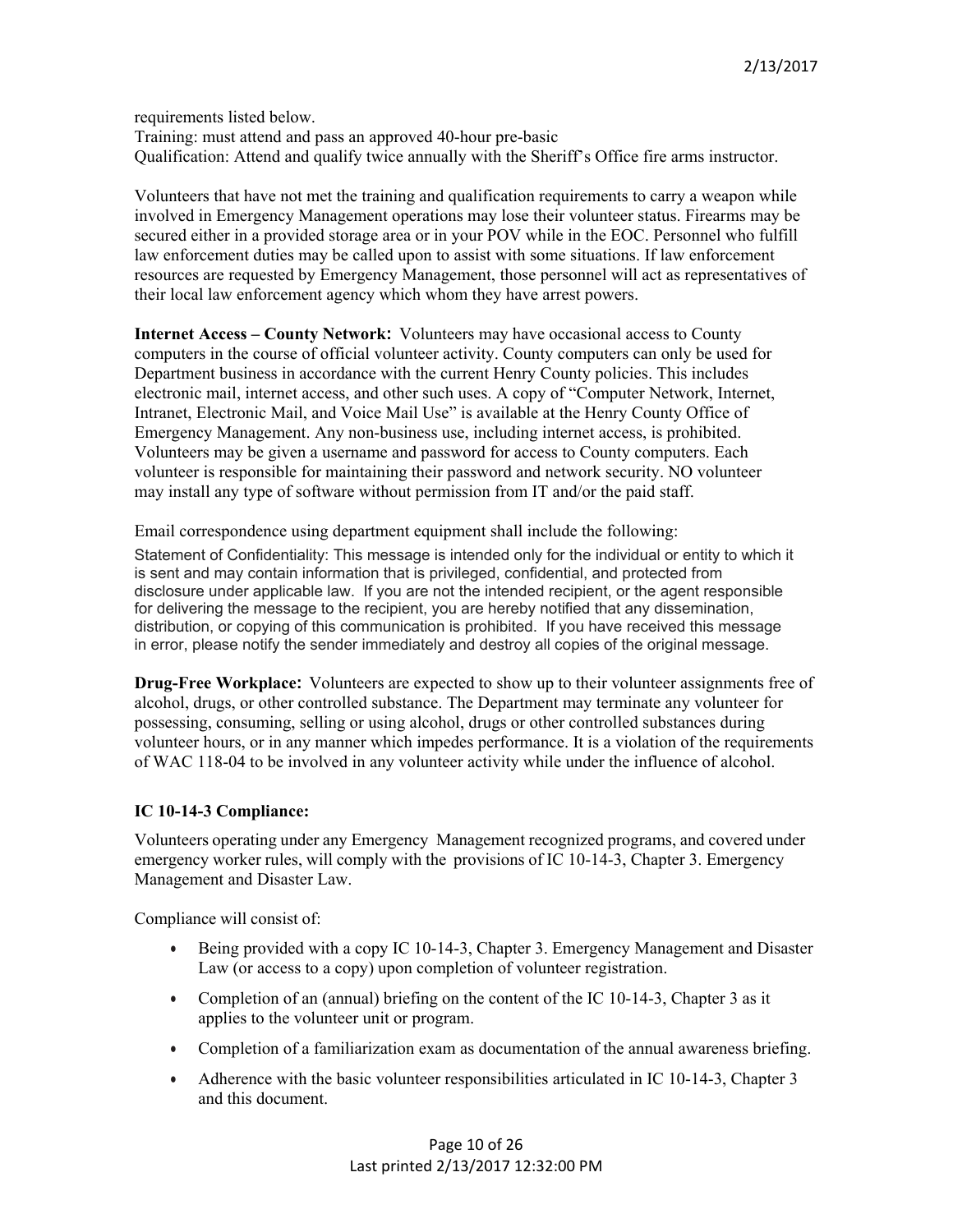# **Basic Volunteer Responsibilities While in Service:**

Emergency workers will be responsible to certify to the authorized official upon request that they:

- 1. Have not been using any medical prescription or other drug that has the potential to render them impaired or unable to carry out their emergency assignment.
- 2. Are not under the influence of or using narcotics or any illegal controlled substance.
- 3. Are not under the influence of alcohol.
- 4. Possess a valid vehicle operator license if they are assigned to operate vehicles.
- 5. Will adhere to all applicable traffic regulations.
- 6. Will comply with all other requirements specified in this volunteer manual.
- 7. Are mentally and physically fit for their assigned duties.
- 8. Checked in with the appropriate on-scene official or otherwise report as required.

# **Confidentiality Policy**

Effectively managing and protecting the Henry County Office of Emergency Management's confidential information is a critical responsibility for all personnel. Confidential information is an asset whether we work in the field or the office.

Failure to manage and protect confidential information correctly may result in legal or regulatory fines, removal of volunteer status, lost productivity and/or damage to Henry County Office of Emergency Management's reputation.

At no time will disclosures be made with regard to an emergency, disaster, event, or response without the approval of the Director of Emergency Management.

Any information pertaining to criminal investigation, identification of criminal suspects or disaster victims, related medical information, their addresses, internal planning, draft plans or documents, bulletins or news releases not cleared by command, the content of in-house briefings, overheard conversations or radio traffic, or unconfirmed speculation will not be released to the public or discussed with persons not directly involved in the operation unless cleared in advance by the onscene authorized official and/or identified incident command.

All documents are considered FOR OFFICIAL USE ONLY (FOUO) and are NOT to be released unless cleared by the Public Information Officer, Incident Commander, Director or Deputy Director.

# **Photography, Images and/or Graphics**

The Henry County Office of Emergency Management maintains records of current and past events that have occurred in Henry County. These records including photography or images of emergencies and disasters are kept for historical, assessment, and training purposes. These records may include information and/or images of personnel, response agencies, property and the general public. All photography will be kept on Henry County owned computers and is prohibited from personal use or storage.

Because of the possible sensitive nature of all photography will be kept as FOUO information. Photos of evidentiary value will be handled as law enforcement sensitive.

Photos containing privileged information will be sterilized (including juvenile and deceased identities) prior to FOUO publication and or training purposes unless a written release is provided by the person(s) being displayed.

Any guidance by a Chief Officer or Elected Official with regard to scene or evidence photography will be accepted and followed.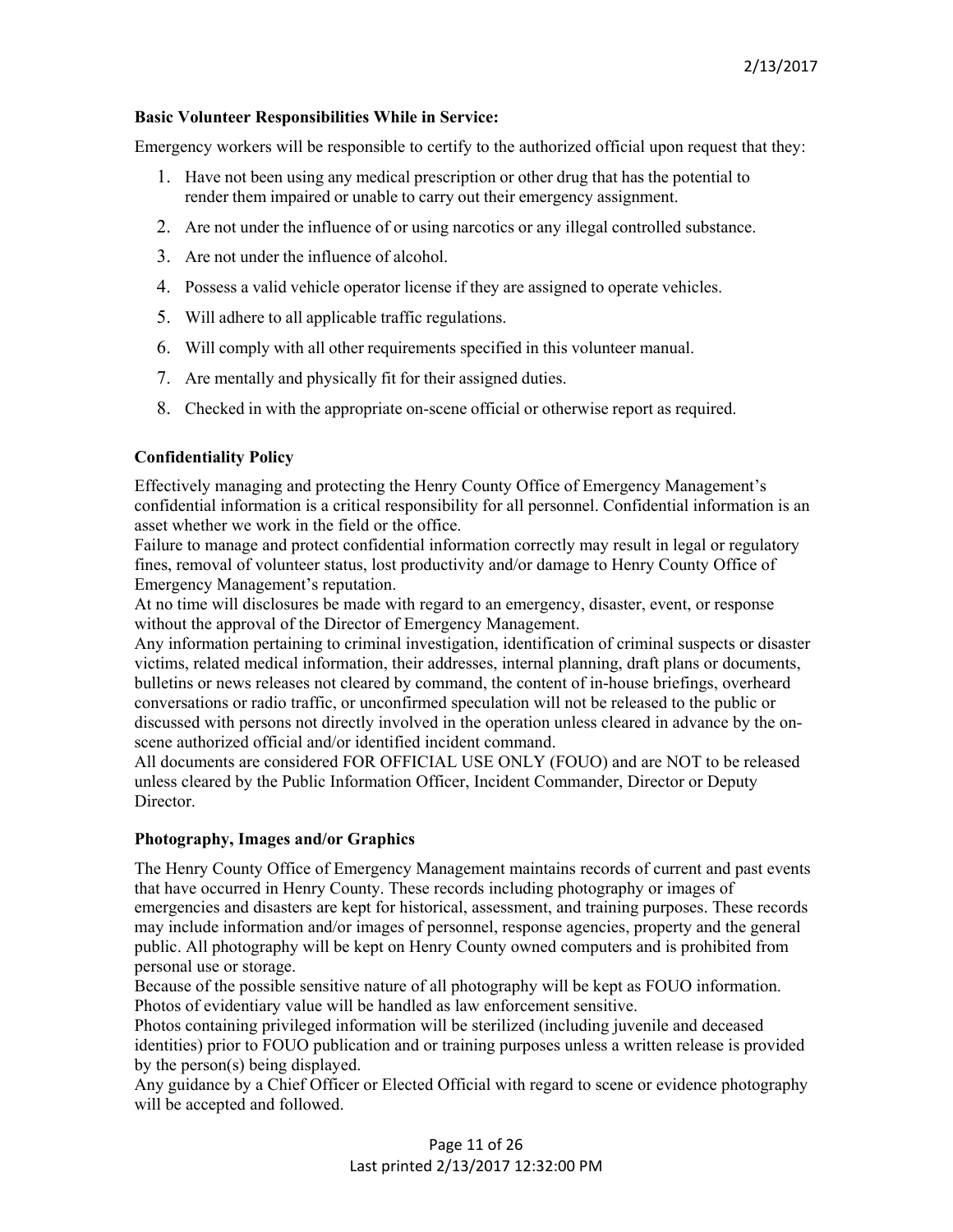# **Social Media Policy**

The Henry County Office of Emergency Management trusts and expects volunteers to exercise personal responsibility whenever they use social media, which includes not violating the trust of those with whom they are engaging. As a member of the HCOEM team you will be expected to NOT engage in any online activity that is illegal or would be detrimental to you, other members or the Emergency Management Office. Volunteers should never use social media for covert advocacy, marketing or non-approved public relations. If and when volunteers use social media to communicate on behalf of Henry County Office of Emergency Management, they shall clearly identify themselves. Any member that fails to abide by the above statement may be subject to dismissal as deemed by the Director.

# **Political Policy**

An "emergency management worker" affiliated with Henry County will NOT participate in any political activity while dressed in clothing affiliated with the Office of Emergency Management in any capacity.

In addition, IC 10-14-3-26 Political affiliation or activity of organizations and personnel

Sec. 26. (a) An organization for emergency management established under this chapter may not:

- 1. participate in any form of political activity; or
- 2. be employed directly or indirectly for political purposes.
- (b) Political qualifications may not be:
	- 1. a consideration for appointment to the agency; or
	- 2. a cause for dismissal;

except as provided in section 27 of this chapter. Full-time employees of the agency may not participate in political activities. *As added by P.L.2-2003, SEC.5.*

# **Multiple Agency Volunteers**

Volunteer members of the HCOEM may also be a volunteer of another agency/department with the full understanding that cross participation between agencies/departments on a response will not be permitted. (The agency/department that you first respond with is where you would reside until your duties have been relieved from that agency.)

# **Membership Requirements**

The minimum requirements are listed below. Specific assignments may necessitate additional requirements.

- Eighteen years of age or older.
- Resident of Henry County or a county that borders Henry County.
- Be a U.S. Citizen (Executive Order 11935)
- Valid Indiana Driver's License or state issued ID.
- **Pass a criminal and traffic background check.**
- Reliable transportation (non-offending).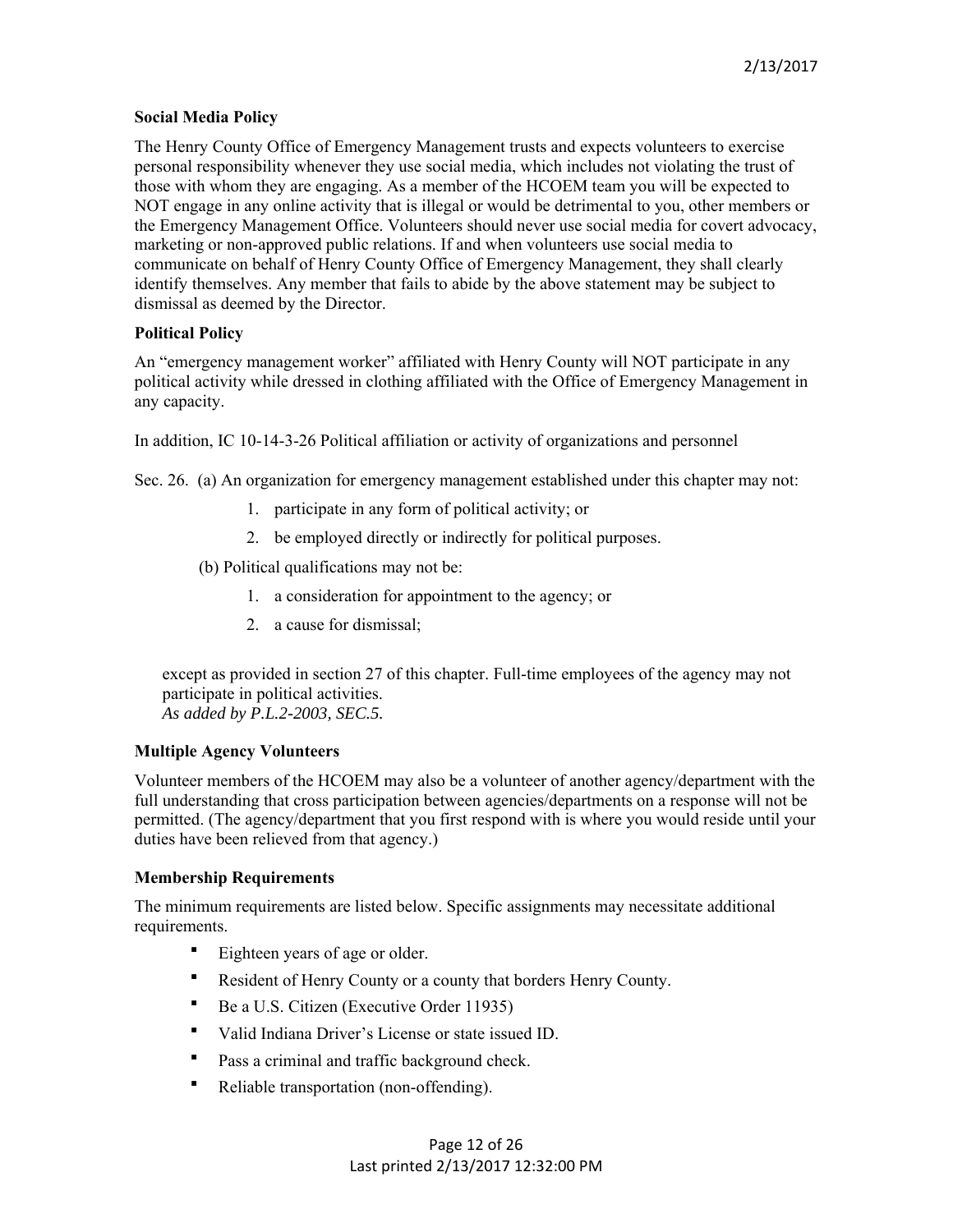- Have no felony arrests.
- Provide information on any arrests
- **Provide information on any convictions of crimes**
- Is not a registered sex offender
- Ability to follow instructions.
- Ability to be a team player.
- Acceptable communication skills.
- Ability to read the English language, manuals and road maps.
- Ability to converse, in English, with co-workers and other emergency personnel
- Ability to be unaffected by loud noises and flashing lights.
- Ability to work long periods in extreme weather conditions.

# **Probationary Requirements**

All new HCOEM members will go through a six-month probationary period. The Deputy Director shall insure that someone is assigned to train and evaluate their performance including:

- 1. Ability to adapt to the job/function they are assigned to
- 2. Ability to follow instructions
- 3. Ability to be a team player
- 4. Participation in field training opportunities

During the six-month probationary period, the volunteer will be required to complete the following:

- 1. Receive an Indiana PSID number
	- a. https://s.zoomerang.com/s/psidapplication
- 2. FEMA Student Identification (SID)
	- a. https://cdp.dhs.gov/femasid/
- 3. Receive an Indiana PSID number
	- a. https://s.zoomerang.com/s/psidapplication
- 4. Sign in to the training portal
	- a. https://acadisportal.in.gov/AcadisViewer/Login.aspx
- 5. FEMA Student Identification (SID)
	- a. https://cdp.dhs.gov/femasid/
- 6. Completion of IS-100b, 200b, 700a and 800a National Incident Management System (NIMS)
	- a. https://training.fema.gov/IS/NIMS.aspx
- 1. and meet the FEMA Professional Development Series by completing:
	- a. IS 120 https://training.fema.gov/is/courseoverview.aspx?code=is-120.a
	- b. IS 230 https://training.fema.gov/is/courseoverview.aspx?code=IS-230.d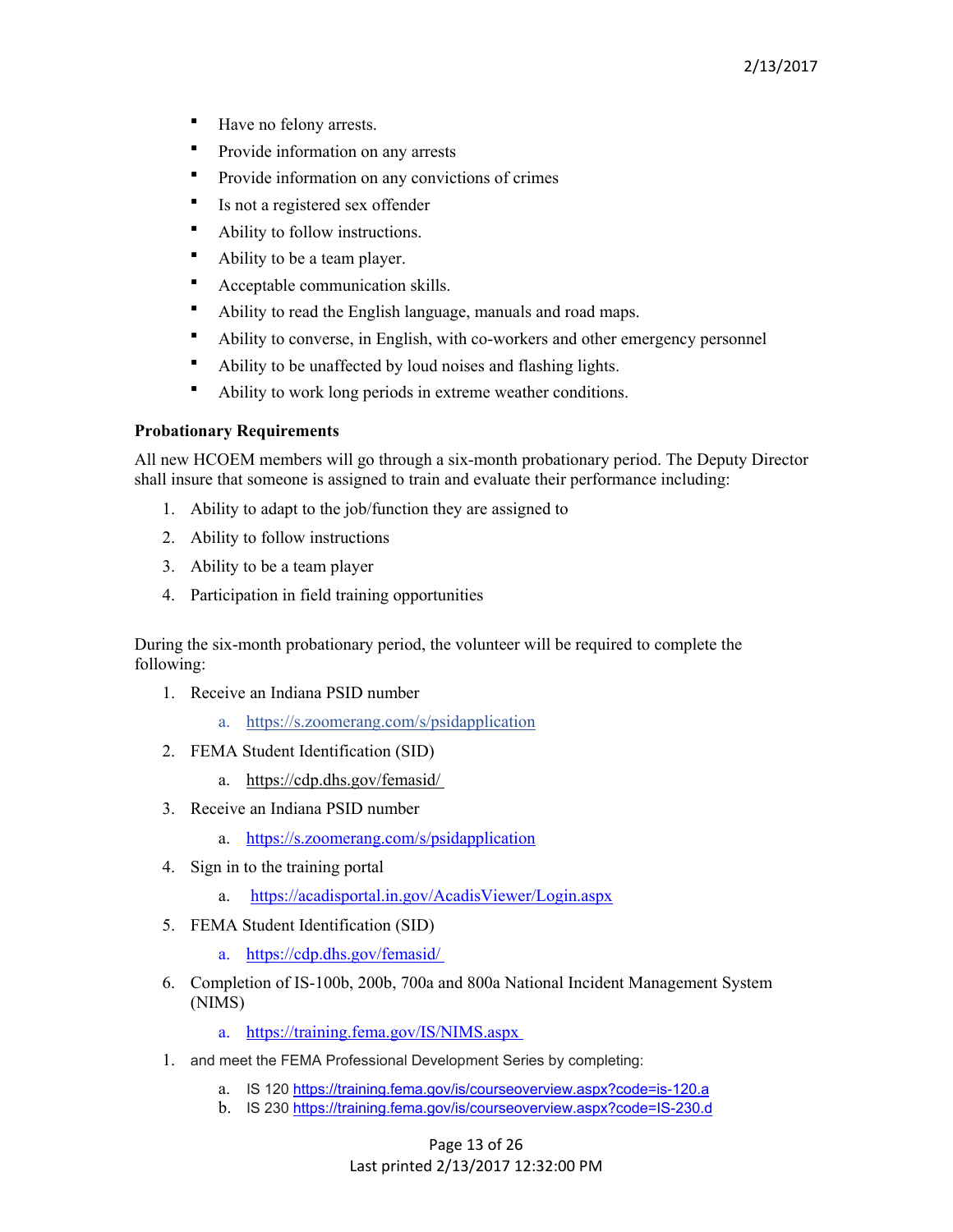- c. IS 235 https://training.fema.gov/is/courseoverview.aspx?code=IS-235.c
- d. IS 240 https://training.fema.gov/is/courseoverview.aspx?code=IS-240.b
- e. IS 241 https://training.fema.gov/is/courseoverview.aspx?code=IS-241.b
- f. IS 242 https://training.fema.gov/is/courseoverview.aspx?code=IS-242.b
- g. IS 244 https://training.fema.gov/is/courseoverview.aspx?code=IS-244.b
- 2. Read IS-2001: Threat and Hazard Identification and Risk Assessment (THIRA) https://training.fema.gov/is/courseoverview.aspx?code=IS-2001
- 3. FEMA Courses
	- a. IS-35.16: FEMA Safety Orientation 2016
		- https://training.fema.gov/is/courseoverview.aspx?code=IS-35.16
- 4. The Role of Voluntary Agencies in Emergency Management (IS-288) https://training.fema.gov/is/courseoverview.aspx?code=IS-288.a

During the six-month probationary period, the volunteer will also be required to complete the following training courses *as made available*:

- a. CPR First Aid AED
- b. Blood borne Pathogens
- c. Hazardous -Material Awareness
- d. Introduction to Traffic

At the end of the six-month probationary period, an evaluation by the trainer and Operations staff will determine if the candidate has satisfactory completed the requirements to become a member of the HCOEM Volunteer staff. If the Probationary Officer has not satisfactory completed all of the requirements, the candidate may be terminated without further consideration. An extension may be given on a case-by-case basis based upon availability of the classes and work schedule. The training portion of the six-month probationary period may be reduced due to previous on the job training. The Director and/or Assistant Director will make this determination.

#### **Active Participation**

All personnel will be required to maintain a level of participation and certifications set forth to keep an active status with the Agency. This includes but is not limited to response, meetings, and trainings. Participation is required only during non-employment working hours. Non-participation due to illness, family responsibilities or emergencies, or unexpected situations will be considered on a case-by-case situation.

Any member callout and/or special detail will be counted and can be used as make-up if a member is lacking his/her required percentage.

# **Training**

All scheduled training is mandatory unless excused. Written request (includes text messages and emails) to excuse an absence must be submitted (24) hours prior to the scheduled training. Unexcused absences from training are grounds for suspension and/or dismissal from the agency. Training will consist of, but not limited to updates from IDHS, Henry County EMA/DHS, and NIMS.

Any approved Independent Study Classes taken online will be credited for up to 2 hours for Training and Operations.

In addition, the Department segment of the program will consist of 1) periodic training on the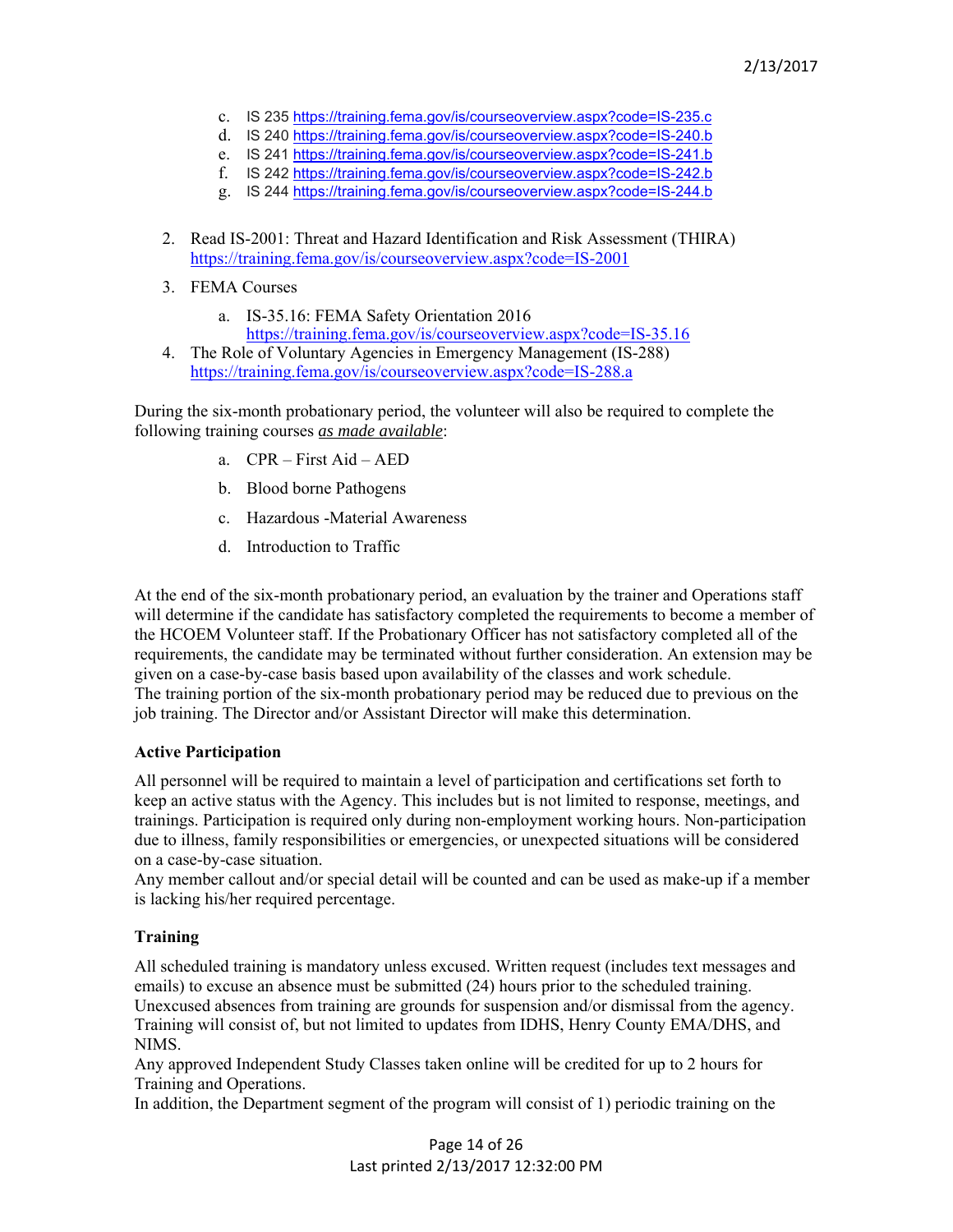requirements of IC 10-14-3, Chapter 3. Emergency Management and Disaster Law, 2) documented compliance with basic volunteer responsibilities, 3) periodic dissemination of appropriate safety literature, 4) maintenance of related training records, 5) incorporation of a discussion of unsafe practices as a regular agenda item in volunteer training, and 6) inclusion a safety and risk assessment element in all written Incident Action Plans.

**Volunteer Identification**: Upon completion of the required National Incident Management System (NIMS) courses volunteers under this program will be issued basic photo identification card as required by the Henry County Office of Emergency Management as an indication of their documented volunteer status.

Volunteer identification is the property of the Department, and will be returned to the Department upon termination or retirement of volunteer service. The display of a volunteer identification badge/card while engaged in official activities is recommended. The volunteer identification badge/card may not be used for other than official Henry County Office of Emergency Management business.

# **Volunteer Legal:**

**Filing A Claim for Compensation for Injury:** The Department will provide forms for personal injury claims. That form must be completed by the Department, the claimant, and the attending physician. Additional documentation may include accident reports, mission logs, ambulance and hospital bills, receipts, medical reports, and other information helpful in describing the extent of the injury, and the circumstances under which the injury occurred. The Department will process their claim through the proper channels.

The County Commissioners Office or their designee will determine the appropriate track to take with their claim (Emergency Worker compensation or Documented Volunteer eligibility). You may be required to submit additional information if requested necessary for investigation.

Emergency Worker (mission-related) claims over the amount set by RCW 38.52.220 may require convening a compensation board.

**Personal Insurance May Be Primary:** No protection offered under the mission-related provisions of the law will replace other state mandated insurance coverage required for personal vehicles. In the event of a medical emergency or loss/damage to personal property personal insurance will be considered primary.

**Important Limitation:** If involved in an incident that could lead to a claim the volunteer should *not make an admission of liability to any person*; or discuss incidents that have led or could lead to a claim, lawsuit, or complaint against the County with persons who are not employed by the County.

**Filing A Mission-Related Claim for Property Loss or Damage:** The Department will provide forms (Form EMD 086 – Property Loss or Damage Claim). All claims must include receipts and documentation.

# **To Be Eligibility for Coverage as an Emergency Worker:**

- The person with the injury or loss is a registered emergency worker.
- They have been activated by an authorized official (under a state EMD mission number).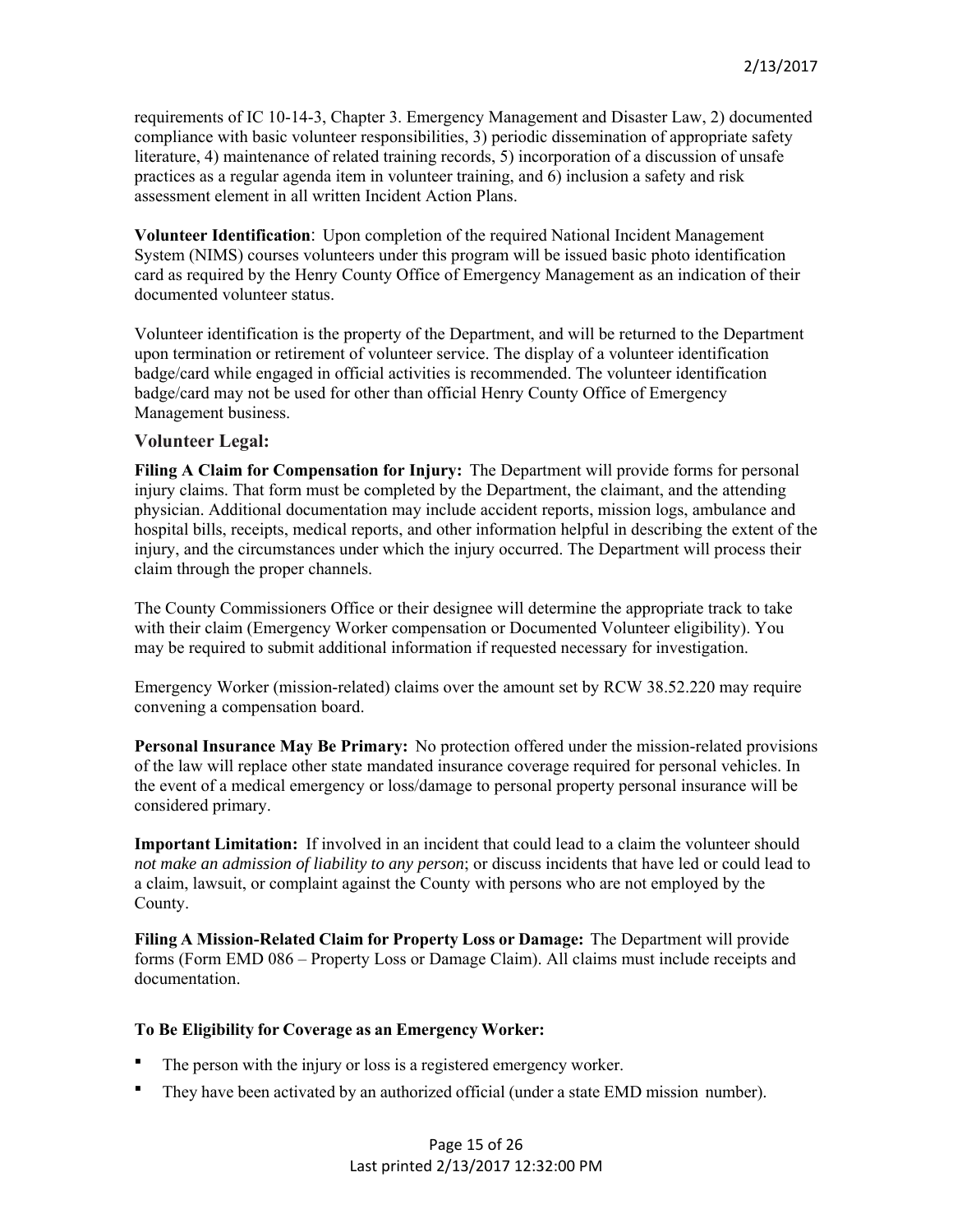- They have reported to or were in the process of reporting to the authorized on-scene official (checked in).
- The injury or loss was reported to the Department as soon as possible after occurrence.
- The injury or loss was the direct result of performing the volunteer assignment.
- The claim for injury or loss is accompanied by the proper original documentation.
- The injury or loss was not caused by willful misconduct, gross negligence, or bad faith of the claimant.

**Mission-Related Reimbursement Claims:** Fuel and other reimbursable expenses will be considered if the volunteer is participating in an actual activation outside of Henry County, the mission lasted longer than twenty-four hours, the mission required the emergency worker to drive more than one hundred miles during the course of the mission. Training events and special projects are not eligible for reimbursement. Original receipts must accompany the claim.

**Standing and Applicability:** A volunteer performs a role with the Henry County Office of Emergency Management without expectation of remuneration or compensation beyond that provided by law or county policy. Volunteer status with the Department does not include any job rights or responsibilities or expectation of privileges beyond their duties as an unpaid volunteer. Volunteers understand that they serve at the will of the Director and may be dismissed at any time with or without cause.

**County Personnel Policy:** Nothing in this manual is intended to supersede or replace the applicable provisions of the Henry County Employee Manual such as ethics and conduct, use of county vehicles, on duty use of drugs or alcohol, possession of firearms, or anti-harassment policies.

A copy of pertinent Henry County policies are available in the Emergency Management Office, a complete list of Henry County policies are available at the Commissioners Office.

**Procedures for Dispute:** If the Department takes an action against any volunteer for violation of any these volunteer policies, up to an including termination of volunteer service or denial of a claim, they have the option of appeal to the Henry County Commissioners.

# **Equipment Maintenance and Inventory**

# **Policy on Henry County Owned Equipment**

All equipment owned by the Office of Emergency Management and supplied to our volunteers shall be documented and a receipt signed upon the volunteer receiving possession. Additionally, some items may be issued or signed out on a temporary basis as approved by the Agency Director or his designee and may be kept separately from other inventory lists.

Distribution of organization or unit owned equipment and supplies to non-organization personnel is prohibited.

The E.O.C. and other facilities of the organization shall be locked to prevent intrusions, theft, or destruction of property. All County operated vehicles shall be locked when left unattended.

# **Issued Equipment**

Volunteers who are issued County equipment and/or property shall be responsible for the safekeeping, maintaining a serviceable condition, proper care, use and when possible, obtaining a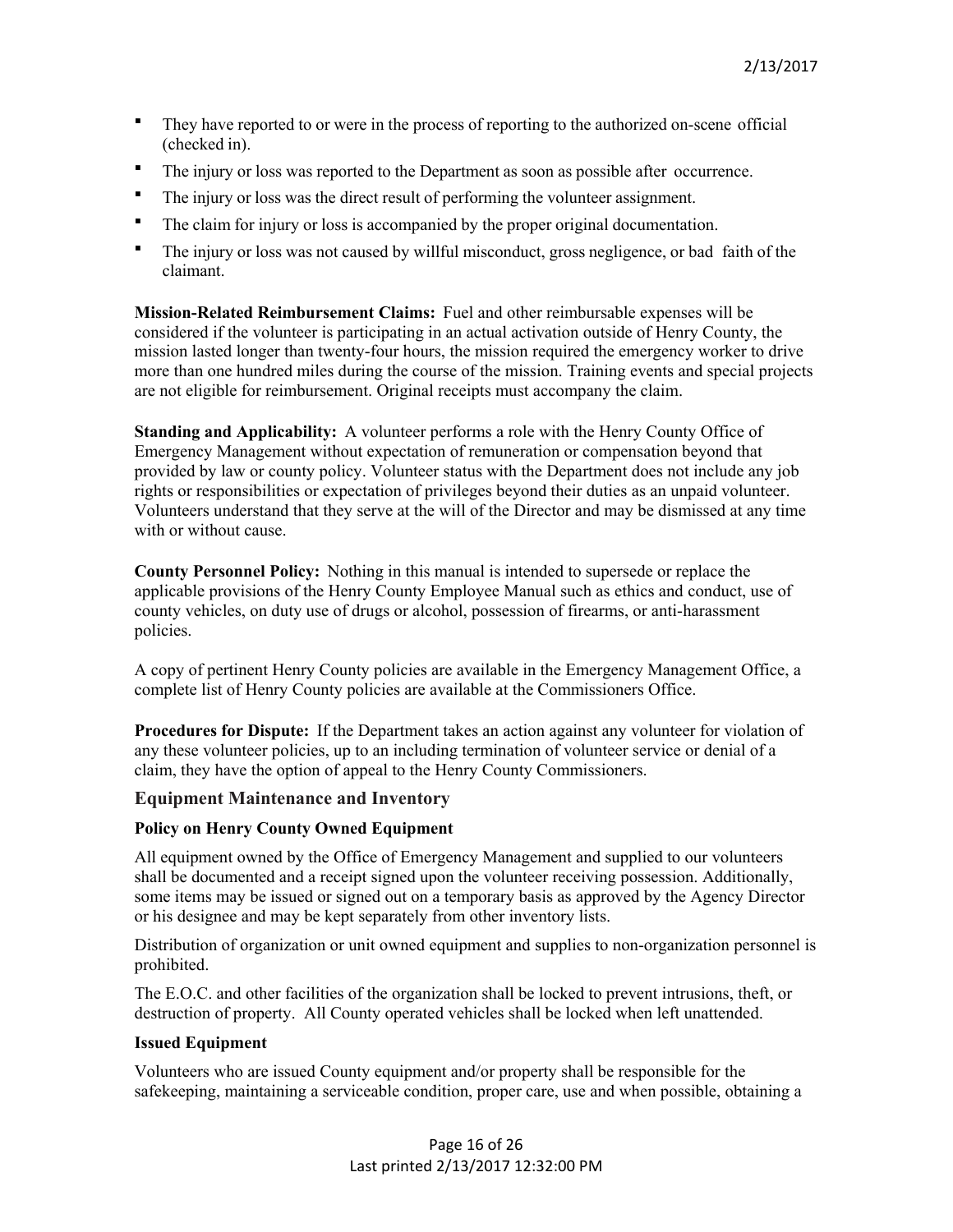replacement of County property assigned or entrusted to them if lost damaged or stolen. County equipment and/or property shall only be used by those to whom it was assigned. Use should be limited to official purposes and in the capacity, for which it was assigned, Damaged or unserviceable County equipment and/or property shall not be thrown away, sold, or otherwise disposed of. By accepting and signing for County equipment the signator agrees that misused, neglect and or intentional damaged items will be replaced at the signators expense. No issued equipment or property shall be used so as to reflect discredit on the organization. Out of service equipment SHALL be returned to the Director with a written explanation as to the current condition and reason for its condition.

A volunteer's intentional or negligent abuse or misuse of County equipment and/or property may lead to appropriate disciplinary action which may include, but may not be limited to, a verbal counseling, verbal reprimand, written reprimand, suspension, demotion, or termination of employment.

# **HCOEM/County Owned Vehicle Operations**

- 1. A vehicle check sheet must be completed and submitted monthly.
- 2. A vehicle check sheet must be completed and submitted after each vehicle use.
- 3. County owned vehicles shall be used for official County business with reasonable consideration for use for meals, etc., while in the course of performing business on behalf of the County.
- 4. Only registered Henry County volunteers or drivers authorized by the Director may drive or operate County vehicles or equipment.
- 5. Each driver of any County owned vehicle must have a valid Indiana drivers/operator's license. Should a volunteer who drives a County owned vehicle be involved in an incident, on or off the job, where their license is suspended or revoked, the volunteer is obligated to inform their immediate supervisor **and** the EM Director within 24 hours of the incident. Failure to inform the County of a suspended or revoked license may result in immediate dismissal.
- 6. Personnel are responsible for any vehicle or equipment assigned to them such as reporting unsafe operations or working conditions via a vehicle repair request.
- 7. Volunteers driving County vehicles are required to obey all traffic laws including obeying the posted speed limit, and volunteers and passengers are required to wear available personal restraints.
- 8. A County vehicle is not to be driven while under the influence of alcohol or any controlled substance. This is a ZERO tolerance policy.
- 9. A volunteer receiving a moving violation while driving a County vehicle has an obligation to immediately (within 24 hours) inform their department director.

#### **Driver qualifications are as follows:**

- 1. Authorized volunteer of county.
- 2. Must be at least 21 years of age
- 3. Must have at least one year of experience in the class of vehicle operated or training equivalent.
- 4. Must meet licensing requirements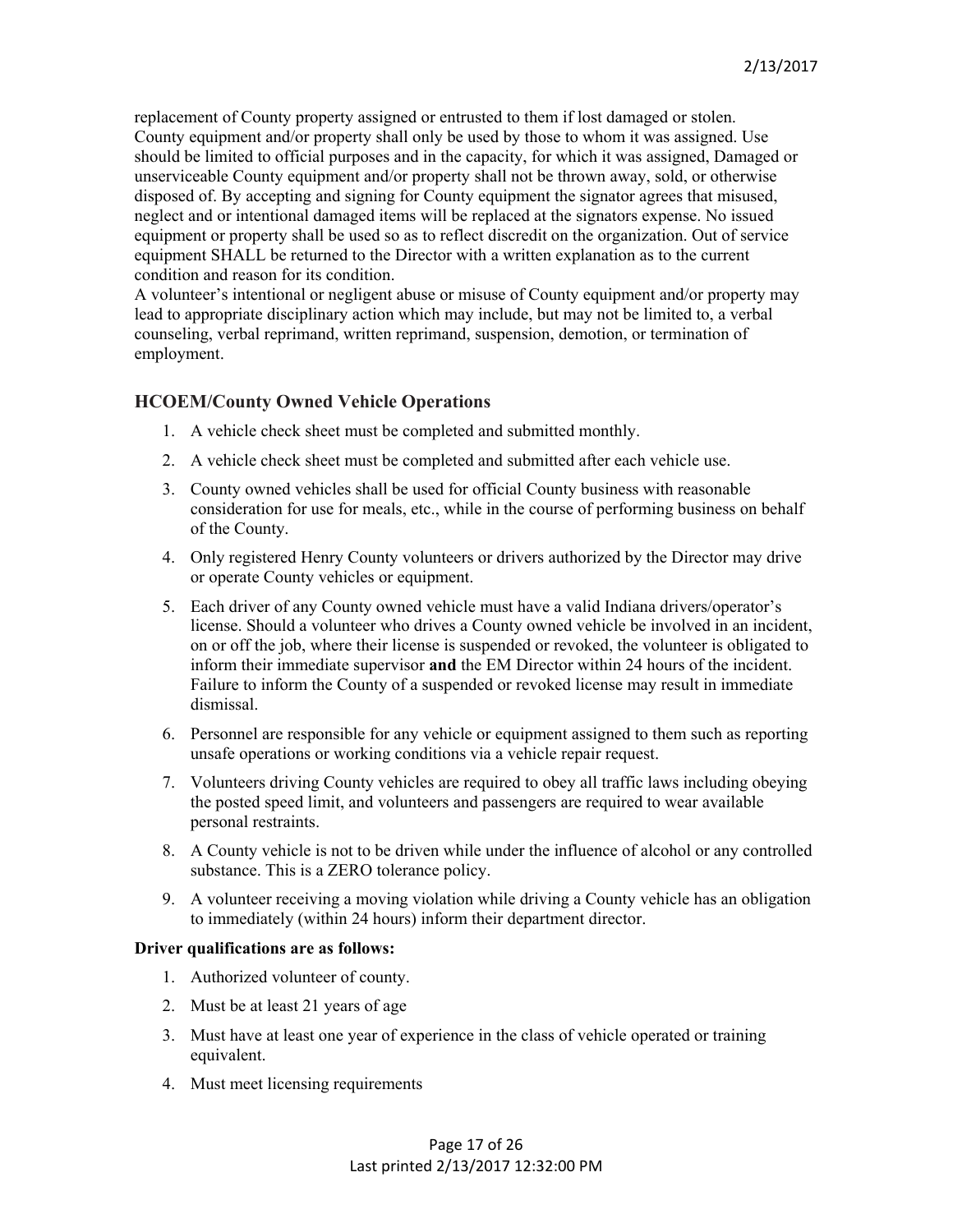- 5. Personnel will not qualify to operate a County vehicle if, during the last 36 months, the driver had any of the following experiences (it is the sole responsibility of the driver to inform the EM Director if they are not eligible):
	- a. Been convicted of sale, handling or use of drugs.
	- b. Has automobile insurances canceled, declined or not renewed
	- c. Had driver's license suspended or revoked.
	- d. Been convicted of a traffic violation.
	- e. Been involved in two or more chargeable accidents.
	- f. Experienced a seizure or other medical condition that is cause for loss of license.

#### **Special Response Teams**

#### **Introduction**

The Henry County Office of Emergency Management has several (SRT) Special Response Teams which include but are not limited to: Damage Assessment, Hazardous Materials, ESTAT, Unmanned Arial Corps, CERT and Search and Rescue (SAR). Are all under the direction of the Operations Division and the reporting structure is through the Deputy Director. The purpose of this section is to define the requirements and responsibilities of a Special Response Team member.

#### **Membership Policies**

The Henry County Office of Emergency Management Special Response Teams membership requirements are recommended by the Operations Staff and submitted for approval by the Executive Director. The Executive Director, and/or Deputy Director reserve the right to refuse membership to anyone.

#### **Response**

All volunteer members are required to participate in (1) one callout and/or special detail and/or authorized training each month. Participation is measured in any three-month time period. Not maintaining this requirement will be grounds for:

- 1. Warning issued the first time participation drops below requirement.
- 2. Thirty-day suspension issued if participation drops below requirement for the second time in a twelve-month time period.
- 3. Termination issued if participation drops below requirements for the third time in a twelvemonth time period.

#### **Special Response Team Members**

Every Special Response Team Member is a vital position within EMA and the Operations of Home Land Security. The selections of Special Response Team Members are based on meeting the qualifications set forth for Emergency Management and the specific team. The SRT members are responsible for managing the overall operations at the scene of incidents not requiring higher levels of management.

#### **Active Participation**

All personnel will be required to maintain a level of participation and certifications set forth to keep an active status with the SRT. This includes but is not limited to response, meetings, and trainings. Participation is required only during non-employment working hours. Non-participation due to illness, family responsibilities or emergencies, or unexpected situations will be considered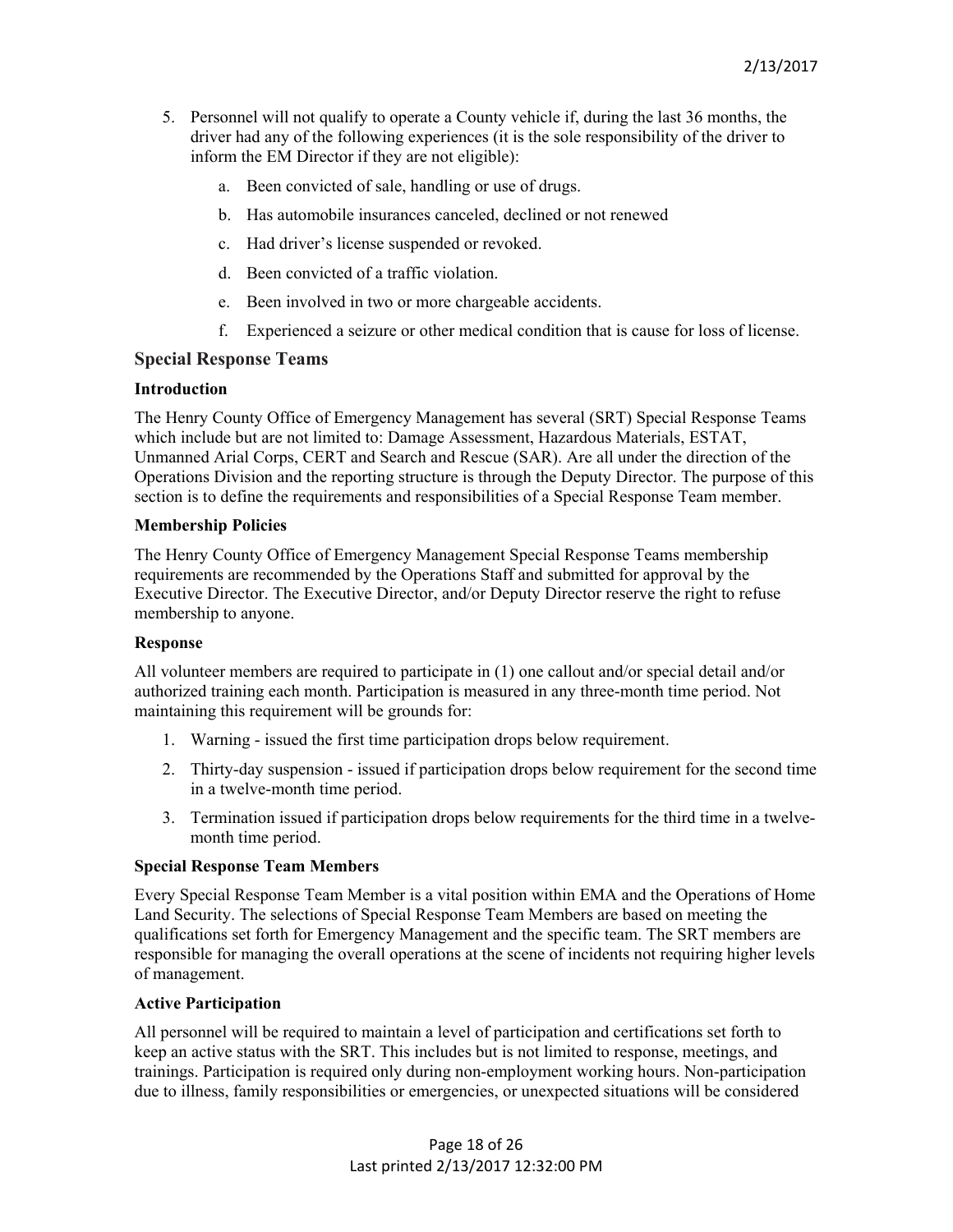on a case-by-case situation.

Any member callout and/or special detail will be counted and can be used as make-up if a member is lacking his/her required percentage.

# **Special Response Team (SRT) Meetings**

Monthly scheduled meetings are mandatory unless excused. Written request (includes text messages and emails) to excuse an absence should be submitted (24) hours prior to the scheduled meeting. Unexcused absences from training are grounds for suspension and/or dismissal from the agency.

# **Training**

All scheduled training is mandatory unless excused. Written request (includes text messages and emails) to excuse an absence should be submitted (24) hours prior to the scheduled training. Unexcused absences from training are grounds for suspension and/or dismissal from the agency.

Training will consist of, but not limited to updates from IDHS, Henry County EMA/DHS, and NIMS.

Any approved Independent Study Classes taken online will be credited for up to 2 hours for Training and Operations.

# **Uniform and Personal Appearance Regulations:**

# **General Policy**

The items of wearing apparel named and described in this chapter shall constitute the official uniforms for Emergency Management members.

The Henry County Office of Emergency Management does not require its members to wear a uniform for basic daily operations; however uniforms are an important part of Emergency Management / Homeland Security Operations. The wearing of a uniform serves three (3) main purposes:

- 1. Wearing a uniform quickly and positively identifies us to the public and other agencies as an authorized public safety official. This will reduce any confusion with the public and other agencies as to our authority to direct or assist them.
- 2. Wearing a uniform provides a clean, polished and professional appearance. When the Henry County Office of Emergency Management is requested and our officers present a consistent appearance, it increases the confidence level and shows the requesting agency as well as the public that we are professionals.
- 3. Wearing a common uniform shows that we are proud of our affiliation with the Henry County Office of Emergency Management, that we are dedicated to providing professional service, and we are worthy of the respect of a public safety official.

# **Identification Policy**

Authorized EM personnel will be credentialed and have proper identification (logo, badge, ID card, etc.) plainly visible while acting in this capacity at all times (no exceptions) as to identify their affiliation with HCOEM.

# **Uniforms**

The uniform and insignia of the Organization shall be as prescribed by the Emergency Management Director.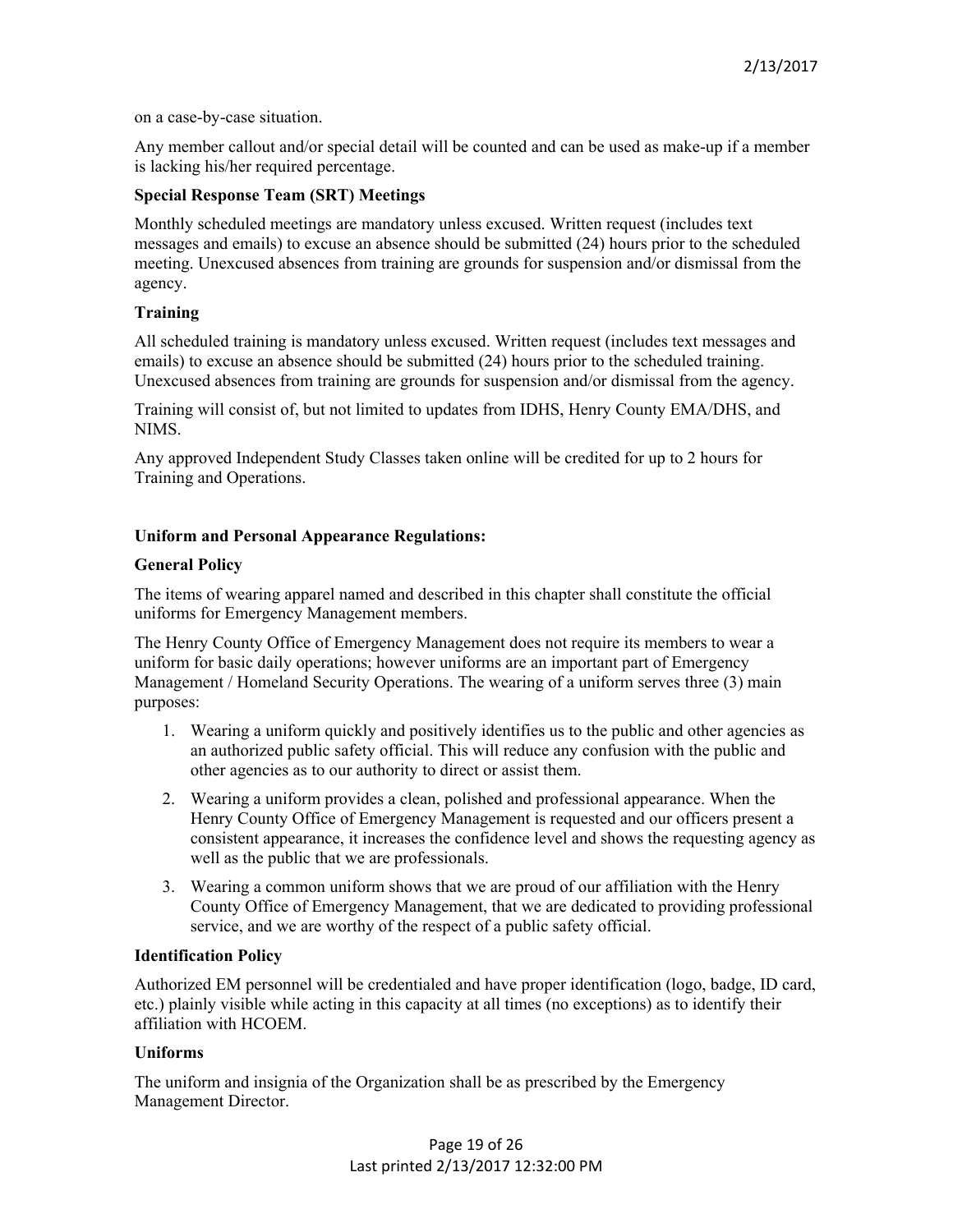Official Uniforms of the Organization shall:

- 1. Not be mixed while being worn with other visible articles of civilian or unauthorized clothing.
- 2. Be worn in its entirety as provided by orders or by weather conditions or by direction of a Officer.
- 3. Not be adorned with badges, awards, buttons, or other insignia other than as authorized by the organization.
- 4. Not to be worn by any person other than a member of the organization.
- 5. Must be replaced when necessary to present a professional appearance.
- 6. Be kept clean, properly creased, and in serviceable condition.
- 7. Be kept properly/fully buttoned at all times, when in public view.
- 8. Not be worn while voting in a public election.
- 9. All issued items, equipment, patches and clothing will be returned to the issuing unit, upon separation. The member may retain all items, equipment, and clothing that have personally purchased. Void of all insignia or anything relating to the Henry County Office of Emergency Management or altered to display separation from the Department.
- 10. All members shall maintain one (1) full uniform in readiness to wear. All Emergency Management members may be ordered into uniform in event of a serious emergency with one (1) hour to be in full uniform and at the scene by either the Director or Officer.

The components of the official uniform for the organization may or may not be issued by the organization and shall be as follows:

**Class "A" Uniform** (not issued by the organization).

Shirts:

- 1. Approved uniform shirt. A plain white or black t-shirt will be worn under the uniform shirt.
- 2. Years of service pins shall start after one (1) year of continuous service.
- 3. A black 1 ½" wide belt.
- 4. Tan pants with no stripes (no cargo pockets).
- 5. No jeans of any type or color shall be worn as a uniform pant.
- 6. Brown, plain toe shoes or boots shall be worn with like color socks (over white socks when medically required) (footwear is not issued by the organization).
- 7. A light brown duty jacket.

A Henry County Emergency Management volunteer badge (embroidered) shall be in the place over the left breast pocket and such badge shall be worn at all times while in uniform.

# Class "B" Uniform

Shirts:

- 1. Approved uniform shirt. A plain white or black T-shirt will be worn under the uniform shirt.
- 2. A "TAN" Golf shirt or approved sweat shirt will be considered the Class "B" uniform.

Page 20 of 26 Last printed 2/13/2017 12:32:00 PM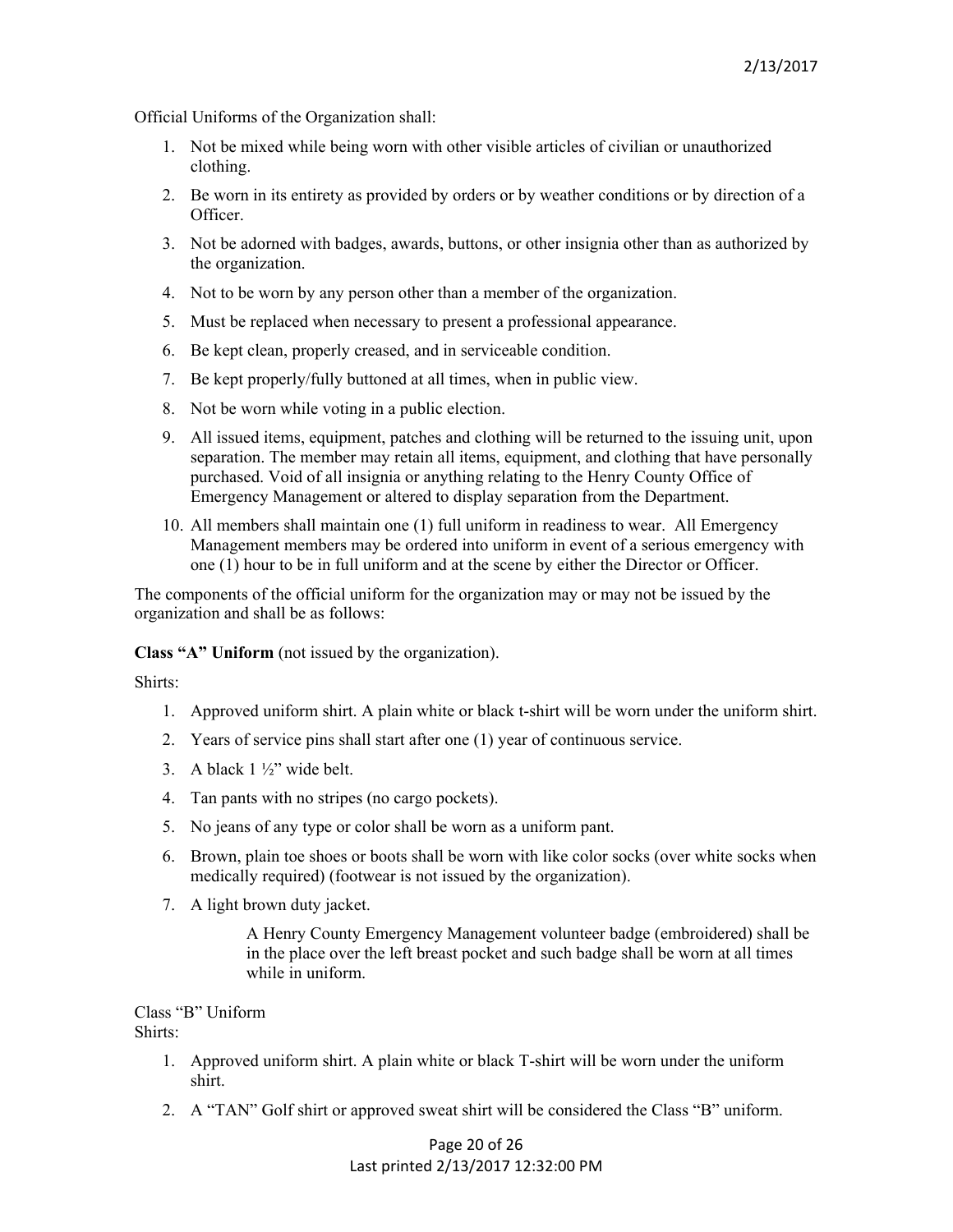- 3. A plain black  $1\frac{1}{2}$ " wide belt.
- 4. Approved kaki cargo pants.
- 5. Black, plain toe shoes or boots shall be worn with black socks (over white socks when medically required) and/or white socks with black boots (footwear is not issued by the organization).
- 6. A Tan duty jacket.

A Henry County Emergency Management badge shall be in the place over the left breast pocket and shall be worn at all times while in uniform.

# **Uniform - Insignia and Patches:**

**Emergency Management Emblems:** The insignia's below identify the different groups of the Henry County Office of Emergency Management and may be worn by members in good standing as a public indication of their volunteer service provided that such display does not disparage the reputation of the Department. Any other combination of graphics, text, images, etc. that will cause the wearer to be identified as a Henry County Office of Emergency Management volunteer must be approved in writing by the Director.



- 1. EM patches will be worn on the left sleeve one (1) inch below the seam on all uniform garments and an American flag will be worn over the right breast pocket of a class "A" uniform.
- 2. One approved special patch may be worn on the right sleeve
- 3. The Director, Deputy Director, Captains and Lieutenants' shall wear gold rank insignias and all others shall wear silver.

# **Personal Appearance**

**Professional Appearance/Personal Hygiene**: Volunteers are responsible for maintaining appropriate levels of personal appearance and hygiene. Volunteers that have not maintained a *community reasonably level* will be asked to leave (by a supervisor) and may return when they have achieved a *community reasonably level* as approved by a supervisor.

- 1. Hair shall be kept cut, trimmed, clean and neat at all times.
- 2. Mustache, goatees, and beards must be kept cut, trimmed, and clean at all times.
- 3. No new tattoos/body art/brands on the head, face, neck, or scalp shall be allowed after being accepted as a HCOEM volunteer.
- 4. Tattoos/body art/brands elsewhere on the body that are prejudicial to good order, discipline and morale or are of a nature to bring discredit upon the Office are prohibited.
- 5. Tattoos/body art/brands should not be visible through uniform clothing and may be required to be covered by a supervisor, Director or Deputy Director.
- 6. Intentional body mutilation, piercing, branding/intentional scarring that are excessive or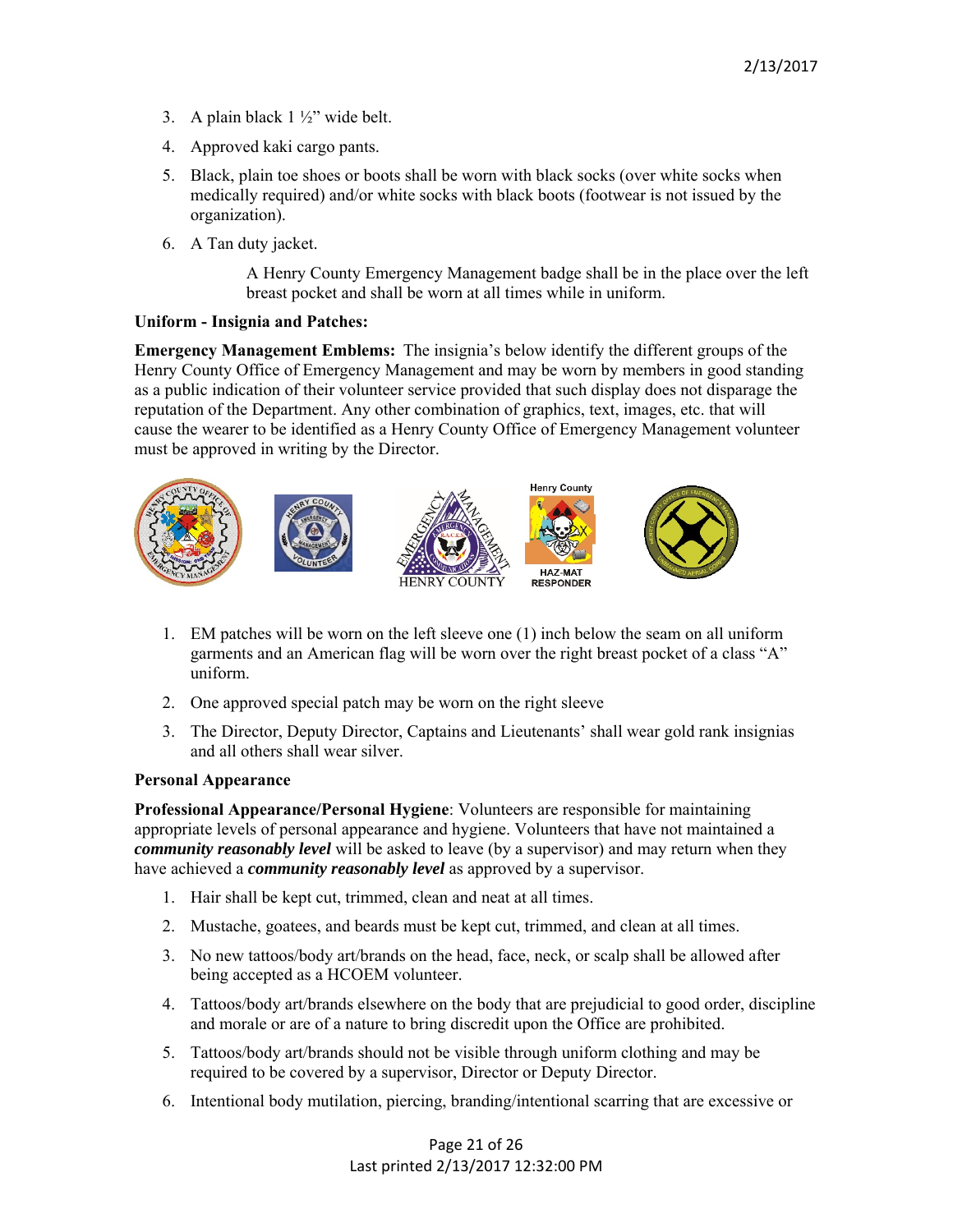eccentric as deemed by the Director are prohibited.

- 7. The use of gold, platinum or other veneers or caps for purposes of ornamentation are prohibited.
- 8. Personal appearance shall be neat, clean, and maintained at all times while identifiable as a Henry County Office of Emergency Management volunteer.
- 9. Questionable appearance will be at the discretion of the Director, Deputy Director or supervising officer.

#### **Command Structure (Rank)**

The Henry County Office of Emergency Management functions with a rank structure similar to most emergency service organizations. From the least to highest: Member, Lieutenant (Group Leader), Captain, Deputy Director and Executive Director.

The COMMAND structure follows standard NIMS protocols.

A "**Captain**" must meet the following requirements and be approved/appointed by the Director:

A minimum of one-year continuous service as a volunteer member along with 40 hours of approved training and/or Operations and 60 hours' emergency management field experience or approved equivalent.

- Maintain the level of participation and previous certifications required to hold an active status with the Special Response Team. This includes but not limited to meetings, training, and responses.
- Good communications and public relations skills
- Work under pressure, exercise good judgment and make sound decisions in emergency situations.
- **•** Demonstrate his/her ability to:
- **Manage volunteers**
- Follow instructions
- Be a team player

Successfully complete all training required for a Lieutenant and any training listed above and:

- Read Threat and Hazard Identification and Risk Assessment (THIRA)
- Specific training as identified by the Director or Deputy Director

The Captain is responsible for the following:

- Assisting the coordination and deployment of units when responding to and while on scene of an incident.
- Insuring safety is observed at all times.
- Insuring operational Guide(s) is being followed.

A "**Lieutenant**" must meet the following requirements and be approved/appointed by the Director: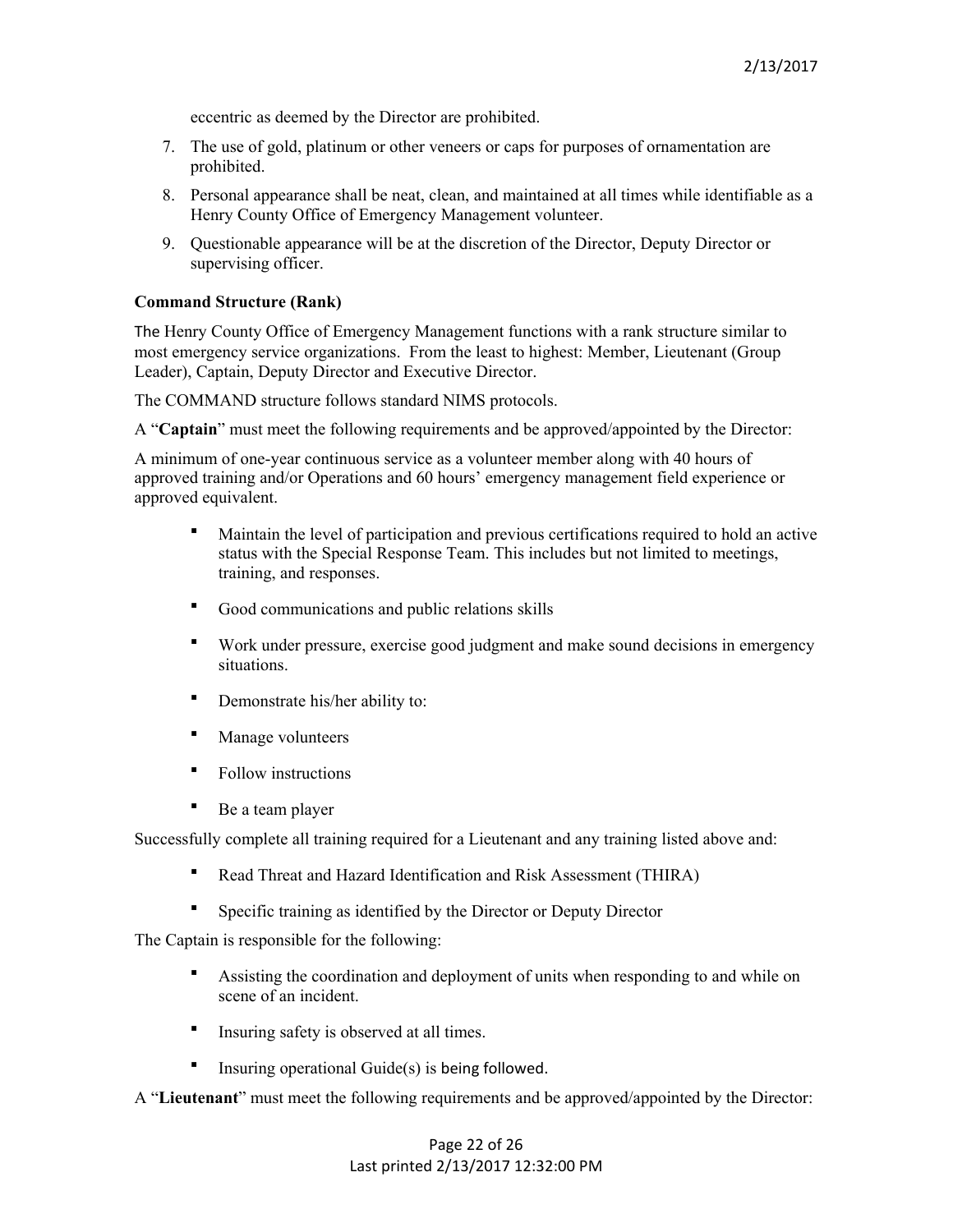A minimum of one-year continuous service as a volunteer member along with 40 hours of approved training and/or Operations and 60 hours field experience and

Maintain the level of participation and previous certifications required to hold an active status with the HCOEM. This includes but not limited to meetings, training, and responses.

- Good communications and public relations skills
- Work under pressure, exercise good judgment and make sound decisions in emergency situations.
- Demonstrate his/her ability to:
	- o Manage volunteers
	- o Delegate authority
	- o Follow instructions
	- o Be a team player
	- o Establish and implement operational plans and IAP's for various responses.
	- o Pass the review process.

The Lieutenant is responsible for the following:

- Coordination and deployment of units when responding to and while on scene of an incident.
- Insure that all Time and Incident Run sheets are completed after a response.
- Insuring that safety is observed at all times.
- Insuring Operational Guide $(s)$  is being followed.
- Documenting and reporting to the Director or Deputy Director all problems, injuries, public complaints on an incident.

Successfully complete listed training:

- **START Triage**
- **Effective Communications**

"IS" courses can be found at: http://training.fema.gov/IS/crslist.aspx?all=true

- **Exercise Design (IS-139)**
- Developing and Managing Volunteers (IS-244)
- Leadership and Influence (IS-240a)
- FEMA Safety Orientation 2014 (IS-35.14)
- Developing and Managing Volunteers (IS-244)
- Leadership and Influence (IS-240a)
- National Weather Service "Storm Spotter" Class
- **Exercise Design (IS-139)**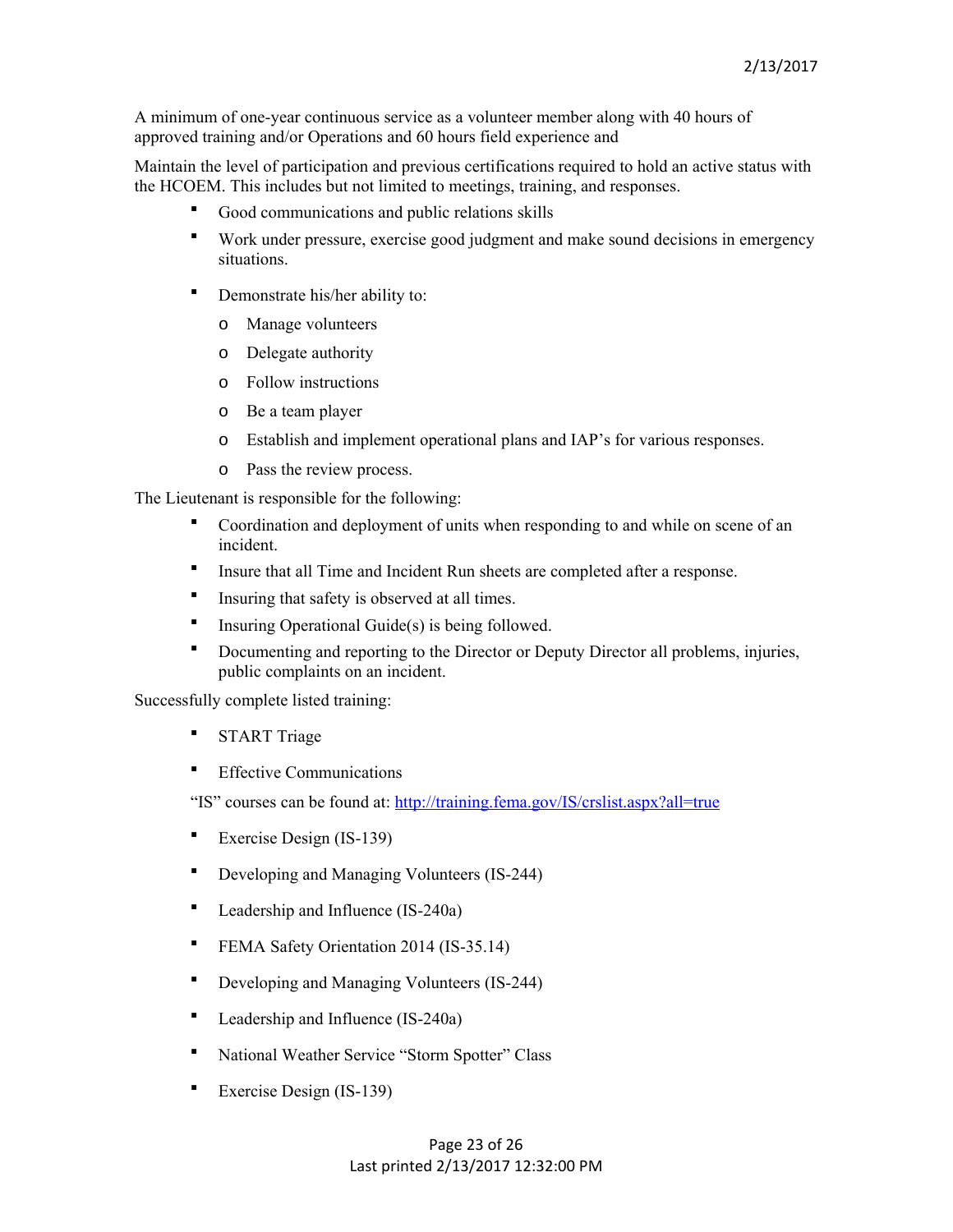# **Dispatching and On Site Operations**

# **Dispatching Procedure**

The Henry County 911 Communication Center serves as the primary dispatch point for requested resources during normal operations. The following procedures shall be followed when a call is received for assistance by the dispatch center:

- The dispatch center will dispatch the appropriate Special Team using the SOP provided to them.
- HCOEM utilizes www.iamresponding.com for member dispatching.
- All members should download the "iamresponding" app on their phone.
- All units will acknowledge their response utilizing the app. If necessary prior to arrival they will receive instructions of the emergency situation, staging and their assignment.

# **Communications**

- It is the responsibility of all personnel that operate on the public safety communications system to maintain proper radio professionalism and courtesy at all times.
- Abuse or misuse of the radio system will not be tolerated.
- Self-Dispatching and Responding WITHOUT appropriate notification or authorization is prohibited.
- Members are prohibited from being on an emergency scene without proper authority. Exception to this rule may be: a nearby incident where no emergency personnel are on scene and you are able to render aid.
- At NO time are any personal owned vehicles to respond in a lights and a siren emergency mode and all volunteers must drive with due regard while representing HCOEM.

# **Operating an Emergency Vehicle Policy**

The following guidance is for the assignment and use of emergency vehicles in emergency situations by Emergency Management personnel.

- 1. Emergency Vehicles are assigned to the HCOEM to allow personnel to respond to emergency situations. Such vehicles will be maintained in a constant state of readiness.
- 2. Emergency Management vehicles may only be operated by EM personnel.
- 3. Emergency Response or "Lights and a Siren" response must be authorized by the Director or Deputy Director and only during a life threatening situation. If you are in doubt do NOT respond "lights and siren".
- 4. Personally Owned Vehicles (POV) may display a flashing red and/or yellow light(s) only when parked and at no time is authorized to respond as an emergency vehicle.

**At NO time are any personally owned vehicles to be used to respond in a "Lights and a Siren" emergency mode & all volunteers must drive with due regard while representing HCOEM in all vehicles.**

*5.* Responding with HCOEM vehicles displaying lights and sirens DOES NOT authorize the operator to drive through intersections without due regard for the safety of the public or other members.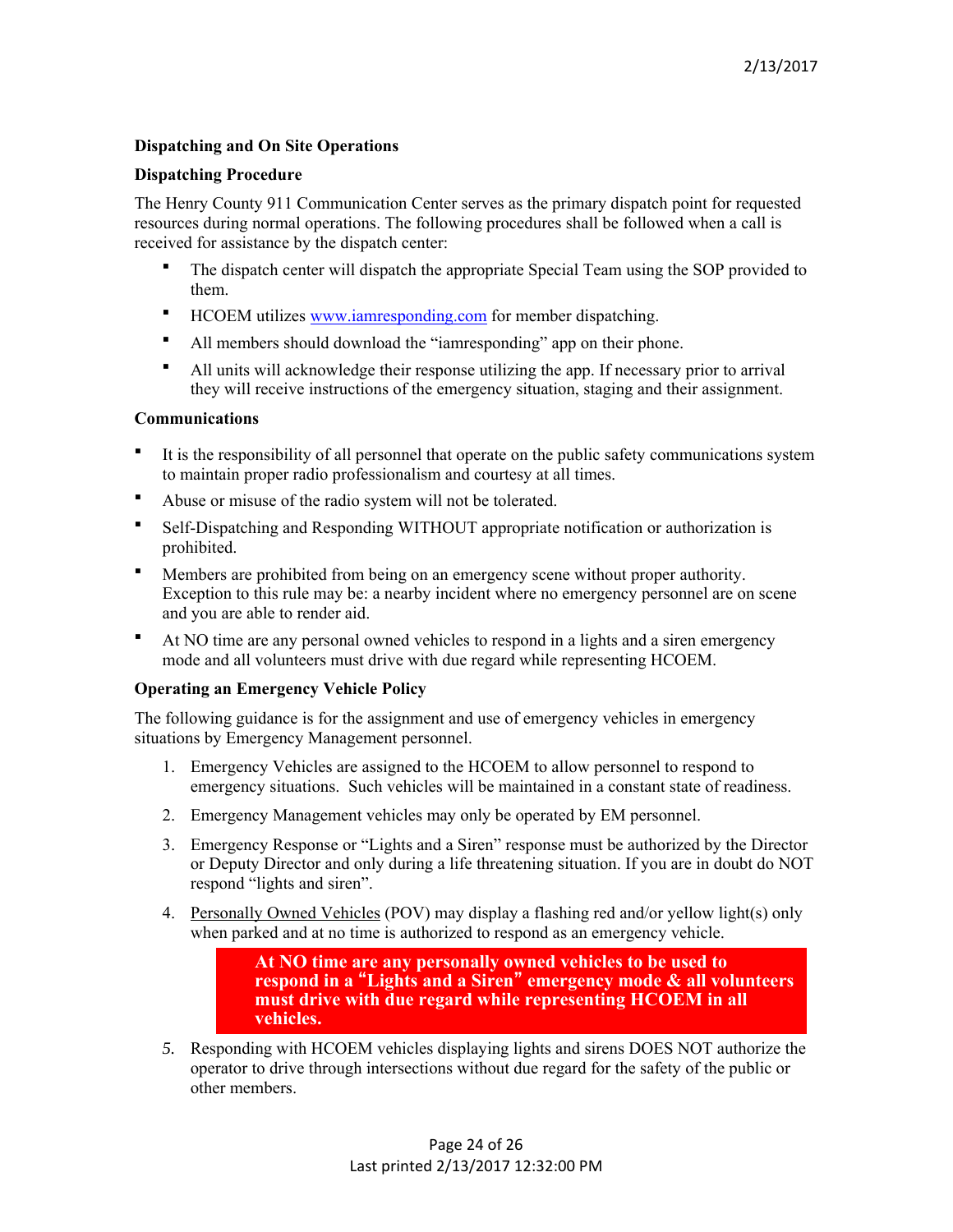- *6.* Under IC 9-21-8-35 (*d) This section does not operate to relieve the person who drives an authorized emergency vehicle, a recovery vehicle, a utility service vehicle, or a road, street, or highway maintenance vehicle from the duty to operate the vehicle with due regard for the safety of all persons using the highway.*
- 7. You are responsible for the safe operation of all vehicles and equipment and while acting as an emergency worker and you are not relieved of any civil or criminal liability!
- 8. Violation of this policy is punishable by IC 9-19-14-5.5 a Class C Infraction
- 9. If section six (6) of this policy is violated, neither Henry County Government nor the Office of Emergency Management will accept any responsibility or liability from the drivers' actions.

# **Disciplinary Actions:**

Disciplinary action will be taken when a member commits an infraction of the operating rules and regulations of Henry County Office of Emergency Management.

1. Suspension from the agency can be issued verbally or written by the Executive Director and/or the Deputy Director. A verbal suspension will be followed up by a written report to be placed in the volunteers file within 3 days. While on suspension all O.E.M. functions will be prohibited.

Listed are at a minimum, automatic thirty-day suspension from the agency:

- 2. Receive a traffic violation responding on an O.E.M. detail.
- 3. Physical confrontation with members or non-members while on an O.E.M. function.

An automatic thirty-day suspension is not limited to the above list; the Deputy Director and/or the Executive Director at any time can issue an automatic suspension.

If the volunteer receives two suspensions in a twelve-month period, the Director shall determine if grounds for dismissal from the agency is warranted.

# **Dismissal/Revocation of Volunteer Status**

Dismissal from or revocation of volunteer status may only be issued by the HCOEM Director. Volunteers that have lost their "Volunteer Status" agree to return ALL county owned/issued equipment. It must be turned in to the Executive Director within twenty-four hours. Any equipment assigned to and signed for may be charged to the volunteer for reimbursement to the County. Failure to comply will result in possible criminal charges.

Listed but not limited to, are automatic dismissals from the agency:

- 1. The use of O.E.M. identification and/or badges to evade or infringe lawful activity.
- 2. The use of or under the influence of drugs or alcohol on an O.E.M. function.
- 3. The selling or purchase of illegal drugs.
- 4. Felony conviction
- 5. While on duty:
	- a. Public use of profanity
	- b. Willfully committing an act endangering life or injury to fellow workers or the general public
	- c. Reckless operation of a vehicle or equipment causing serious injury or death.